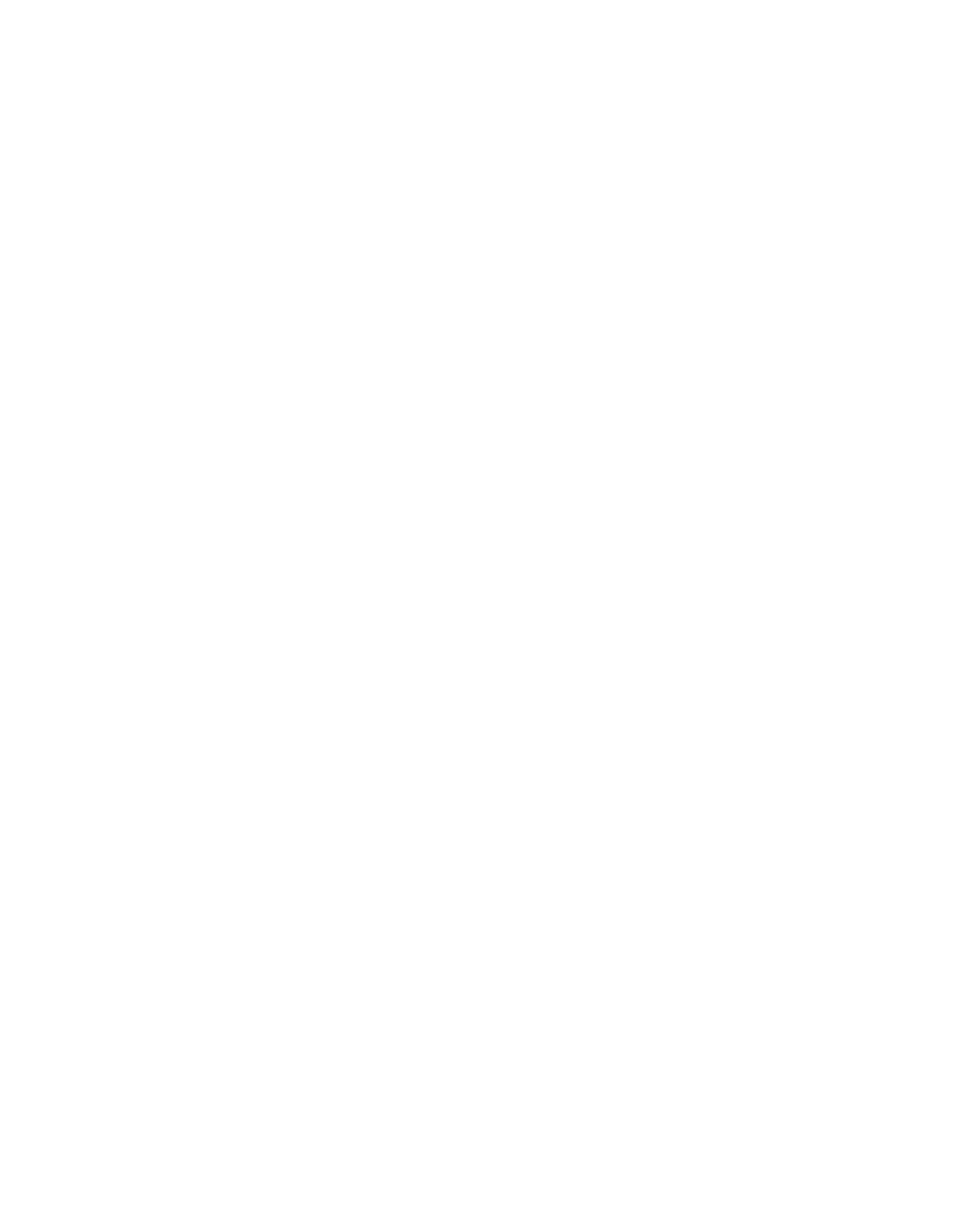Digi International Inc. 2003. All Rights Reserved.

The Digi logo is a registered trademark of Digi International, Inc.

Connectware and Digi Connect ME are trademarks of Digi International, Inc.

NetSilicon, NET+Works, NET+OS, and NET+ are trademarks of NetSilicon, Inc.

All other trademarks mentioned in this document are the property of their respective owners.

Information in this document is subject to change without notice and does not represent a commitment on the part of Digi International.

Digi provides this document "as is," without warranty of any kind, either expressed or implied, including, but not limited to, the implied warranties of fitness or merchantability for a particular purpose. Digi may make improvements and/or changes in this manual or in the product(s) and/or the program(s) described in this manual at any time.

This product could include technical inaccuracies or typographical errors. Changes are periodically made to the information herein; these changes may be incorporated in new editions of the publication.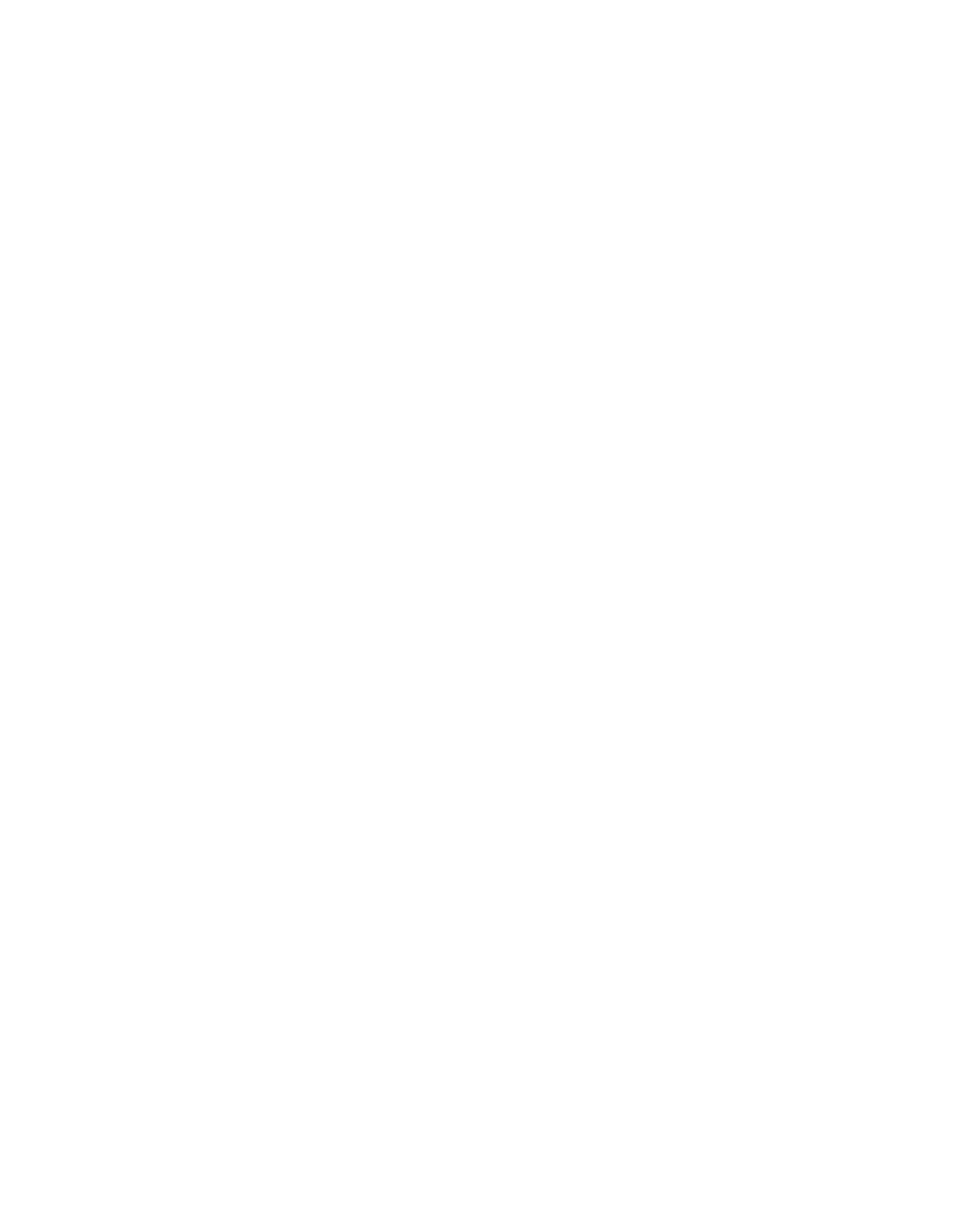# Contents

|--|--|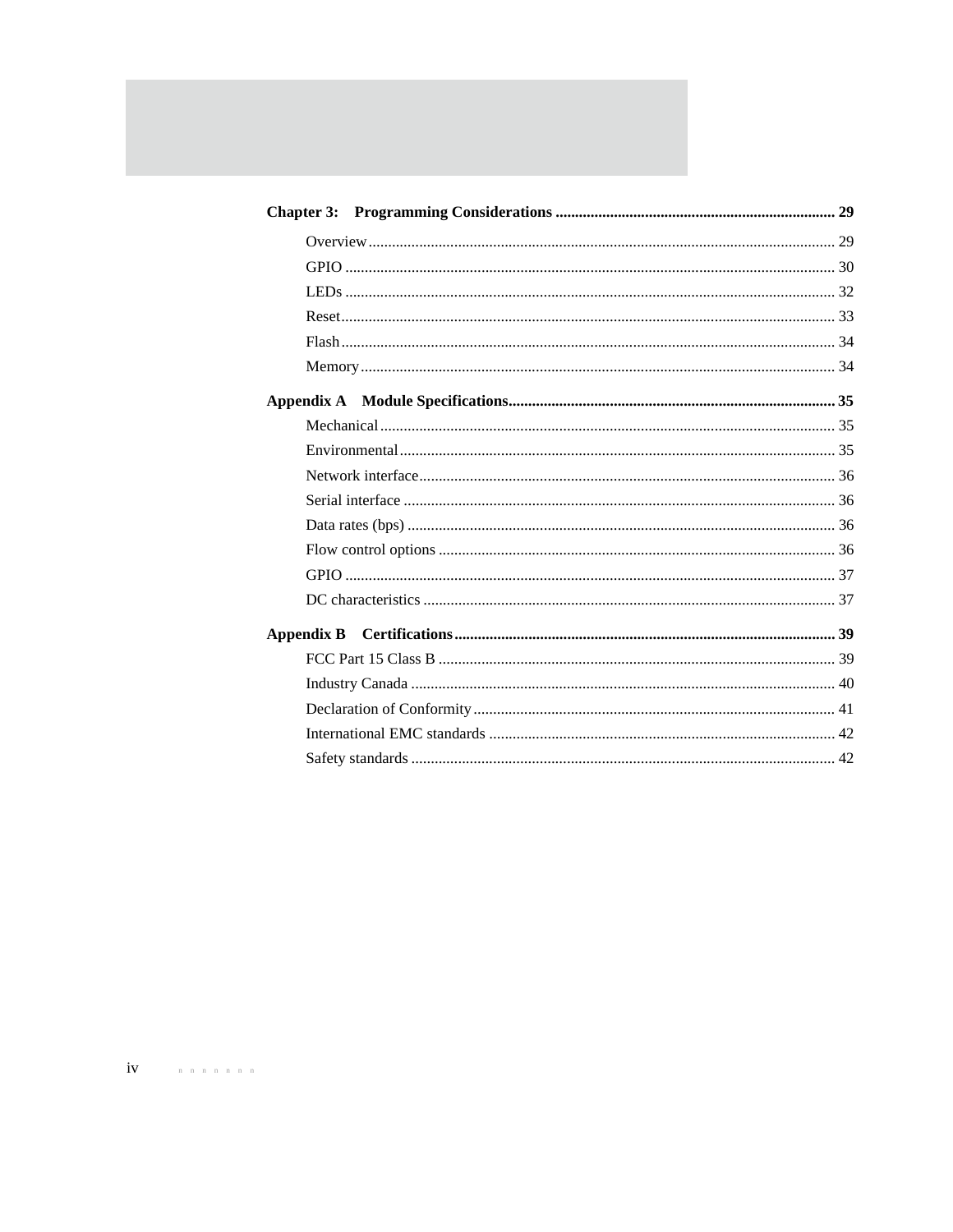# <span id="page-6-0"></span>*About This Document*

# **Objective**

. . . . . . . . . . .

The purpose of this document is to enable developers to integrate the Digi Connect ME embedded module with other devices, enabling these devices to make use of the module's rich networking features.

# **Audience**

the contract of the contract of the con-**CONTRACTOR**  $\alpha\rightarrow\infty$  $\sim$  10  $\pm$ 

> This document is written for hard- and software developers who are responsible for designing networked devices.

••••••••••••••••••••••••••••••••••••••••••••••••••••••• •

*<b>A R R R R R R R R R R R*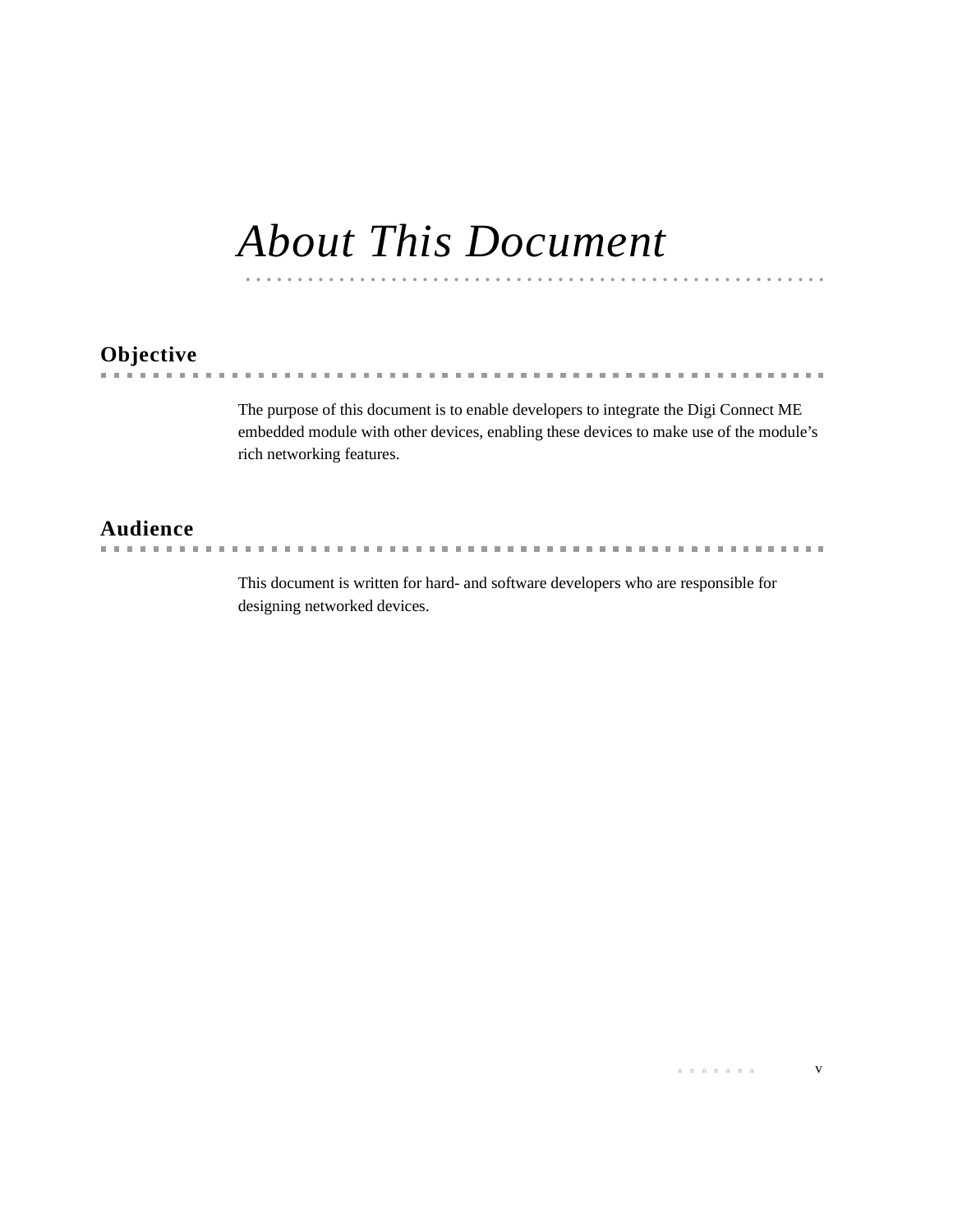Vi **n n n n n n** Digi Connect ME Hardware Reference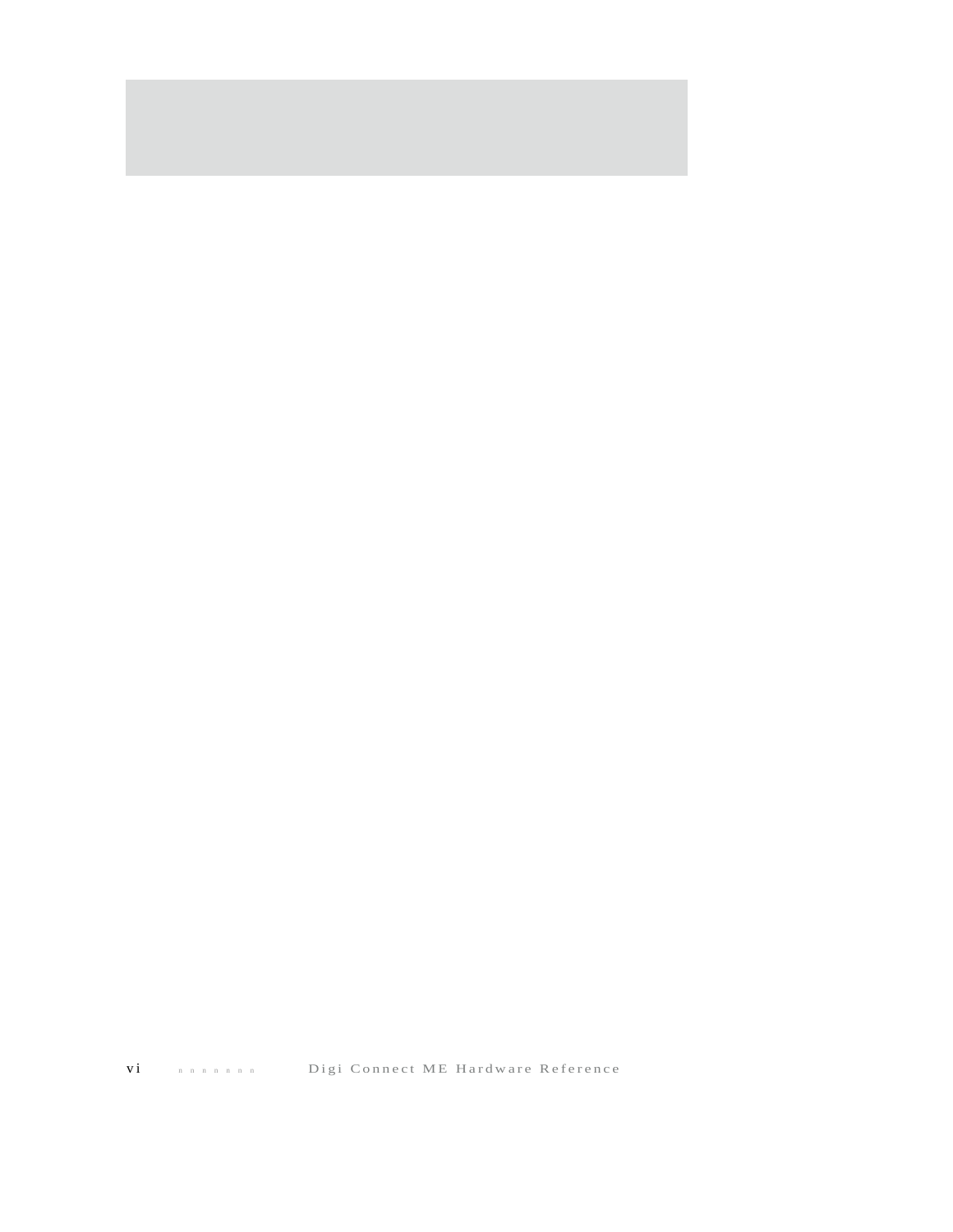## <span id="page-8-0"></span>*About the Digi Connect ME Module* . . . . . . . . . . . . . . **Contract Contract** the contract of the contract of

**CHAPTER 1**

## <span id="page-8-1"></span>**Overview**

The Digi Connect ME embedded module provides fully transparent device connectivity over industry-standard Ethernet connections and allows both equipment manufacturers and systems integrators to network-enable products at a fraction of the time and cost required to develop a custom solution. It is a highly flexible and compact single component solution with a serial port, GPIO ports, and a robust on-board TCP/IP stack and 10/100 BASE-T Ethernet support.

. . . . . . . . . . .

. . . . . . . . . . . . . . . .

From medical systems to building control and industrial automation, in virtually any application where embedded device connectivity over Ethernet is needed, the Digi Connect ME embedded module is the ideal choice, delivering high-performance functionality.

This chapter provides information about the module hardware and contains the following topics:

- **Types of modules** on page 2
- **I** ["Dimensions" on page 3](#page-10-0)
- **Example 18 The Commended PCB layout"** on page 4
- **EXECONORM** ["Connectors: power and device interface" on page 5](#page-12-0)
- **EXECUTE:** ["Connectors: Ethernet interface" on page 7](#page-14-0)
- ["LEDs" on page 8](#page-15-0)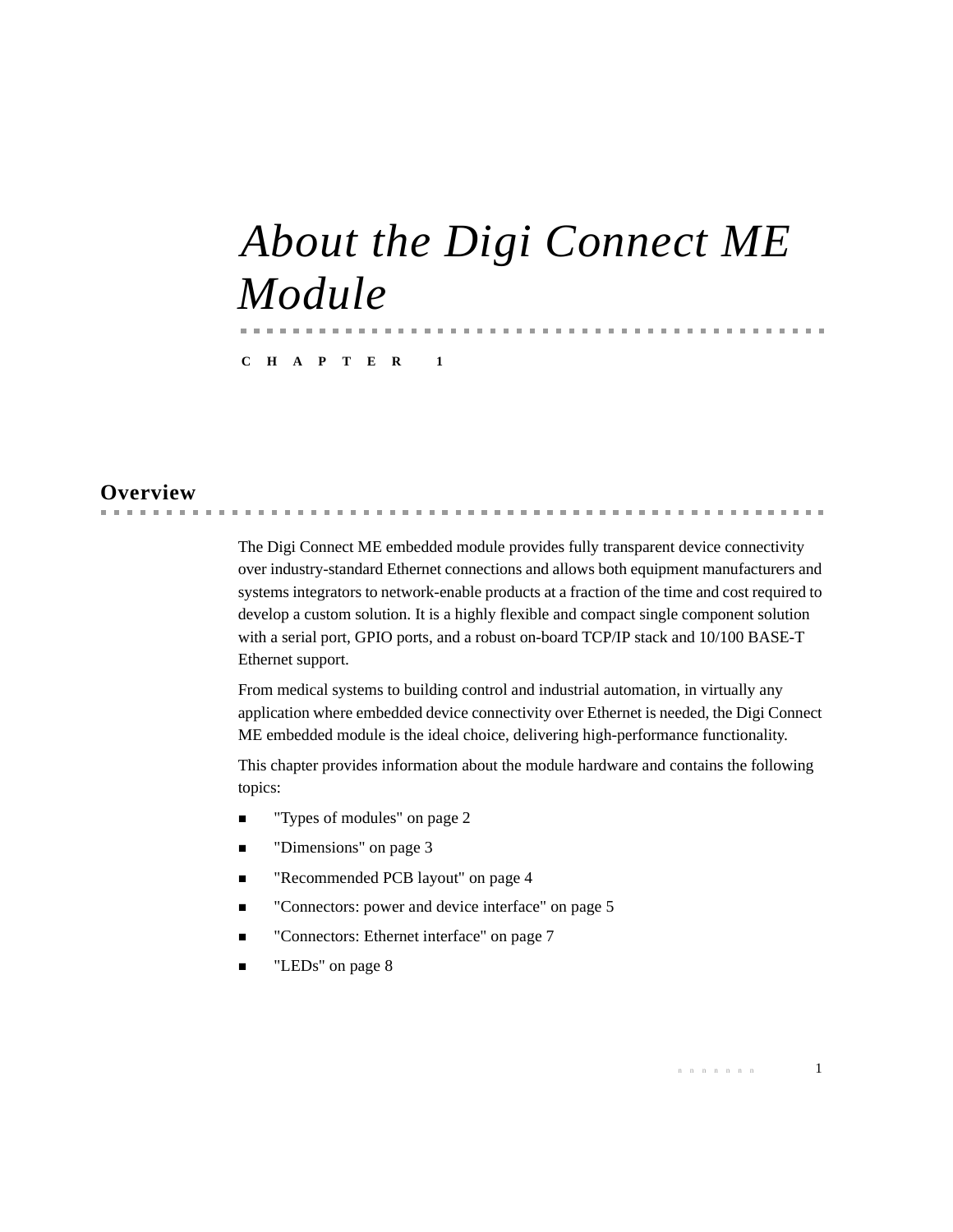# <span id="page-9-0"></span>**Types of modules**

The type of module that you will use for hardware integration depends on the kit you are using. If you are using an integration kit, you will be using a module without a JTAG interface. If you are using a development kit, you will be using a module with a JTAG interface.

**Burnett** 

**Note** JTAG is a commonly used term that is also referred to as IEEE 1149.1, an industry standard test protocol. JTAG is an abbreviation for the European Joint Test Action Group, which invented the first versions of the IEEE 1149.1 interface. The JTAG interface, along with the other development tools, enables you to download, run and debug programs on the module.

00000017

00000017

The following figures show the two types of modules.



**Module without JTAG Interface**

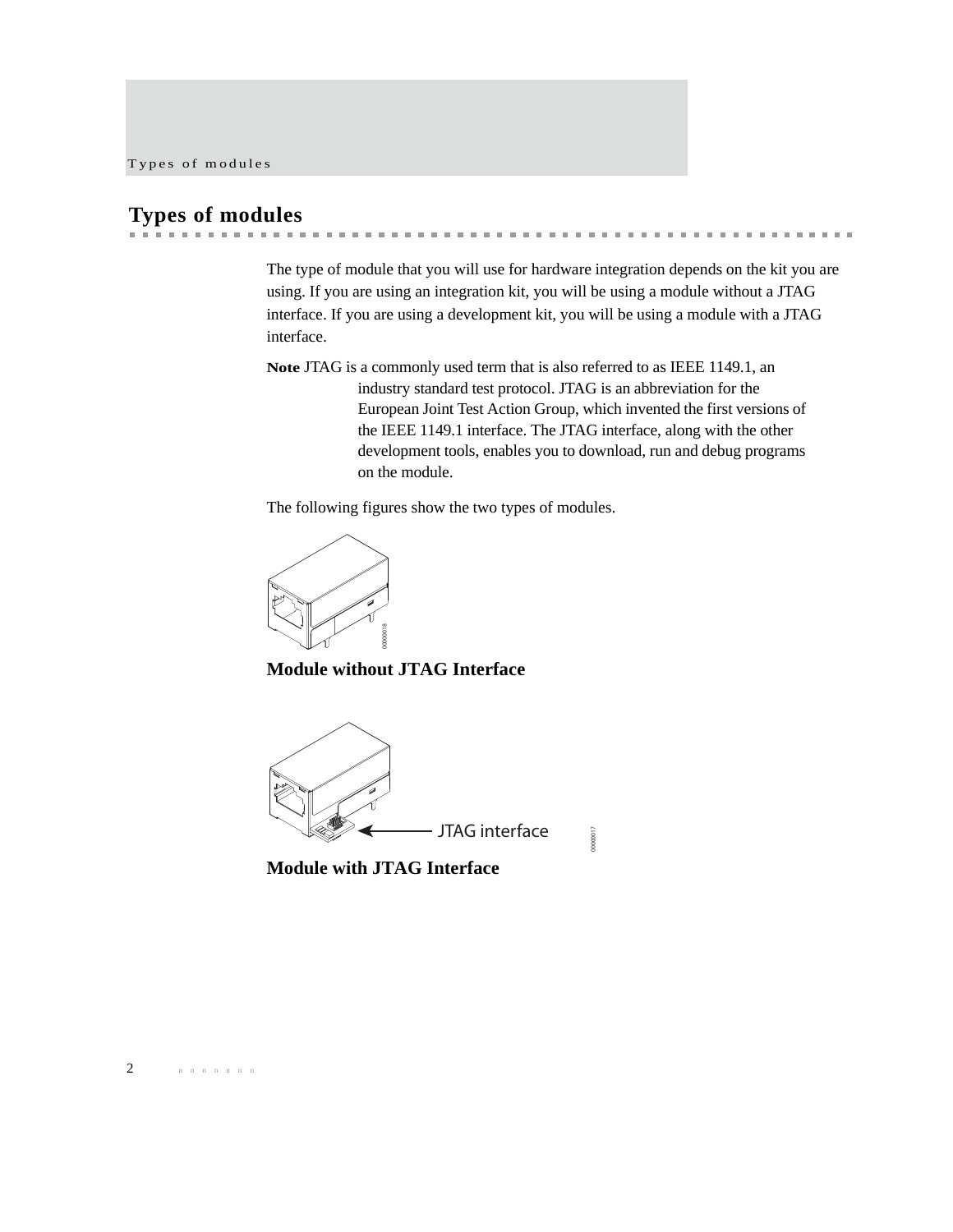ш **CO In** ш ш **III** ш ш **III**   $\mathbb{R}^d$  $\mathbf{m}$  $\mathbf{u}$  $\mathbf{u}$  $\equiv$   $\mathbf{0}$  ,  $\mathbf{0}$  ,  $\mathbf{0}$ 

#### <span id="page-10-0"></span>**Dimensions**  $\bar{a}$

 $\mathbf{u}$  $\alpha$  $\mathbf{u}$  ш ш × п ш ш ٠

 $\textrm{LED}$  .750  $\textrm{IED}$  ,  $\textrm{LED}$ [19,05] TOLERANCES: 5 in [mm] .010 [,254] 브 .715  $\overline{a}$ 

The following figures show the dimensions of Digi Connect ME embedded module.

٠ п ×

00000026

00000026



.720

.050  $[ 1, 27 ]$ 

WWW

.070 [1,778]

[ ] 18,16



**Dimensions: Bottom View**

n n n n n n n 1 3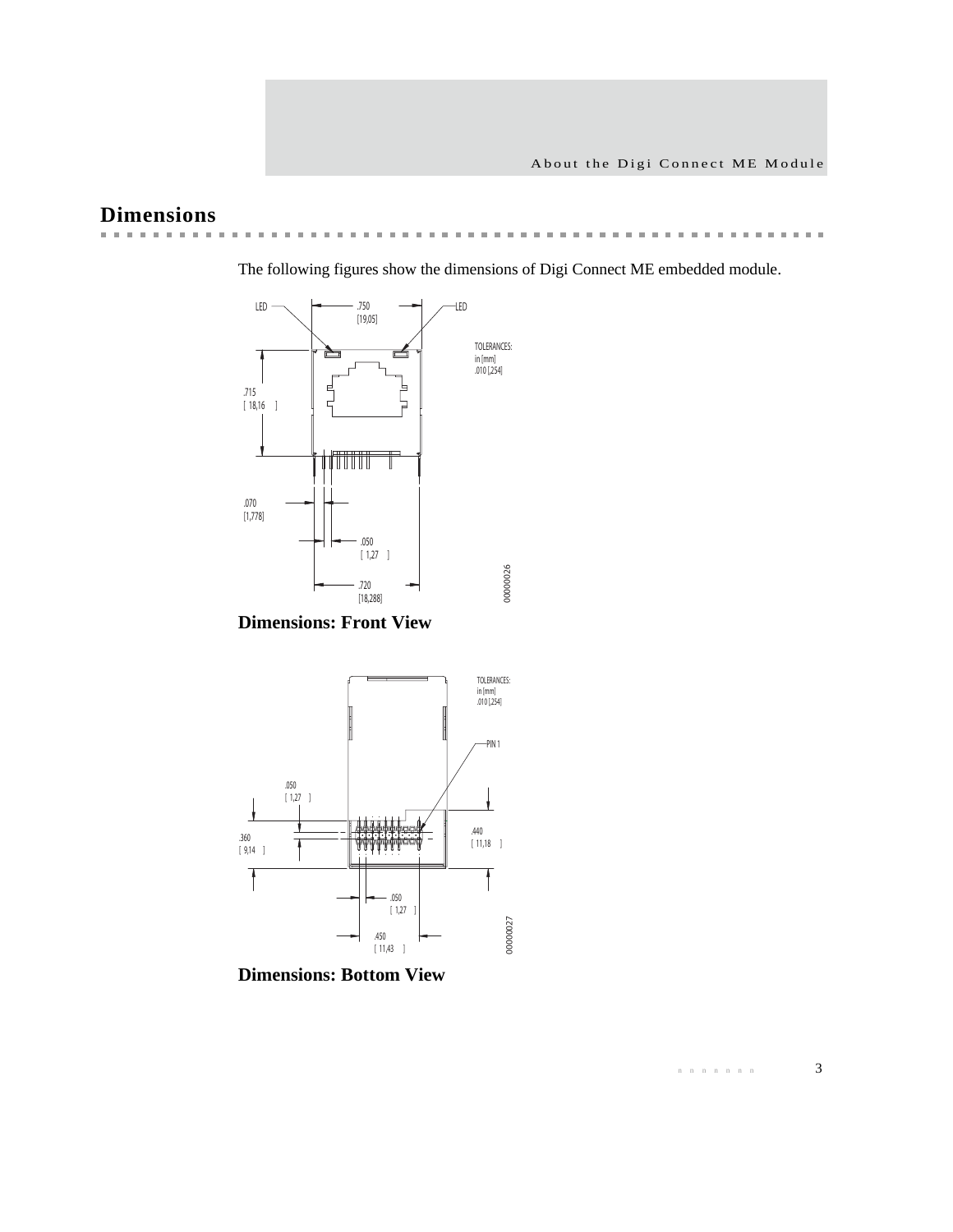

**Dimensions: Side View**

# <span id="page-11-0"></span>**Recommended PCB layout**

The following figure shows the recommended PCB (printed circuit board) layout of the Digi Connect ME embedded module.

÷  $\sim$ C.  $\blacksquare$  $\equiv$  $\mathbb{R}^2$ 



**Recommended PCB Layout**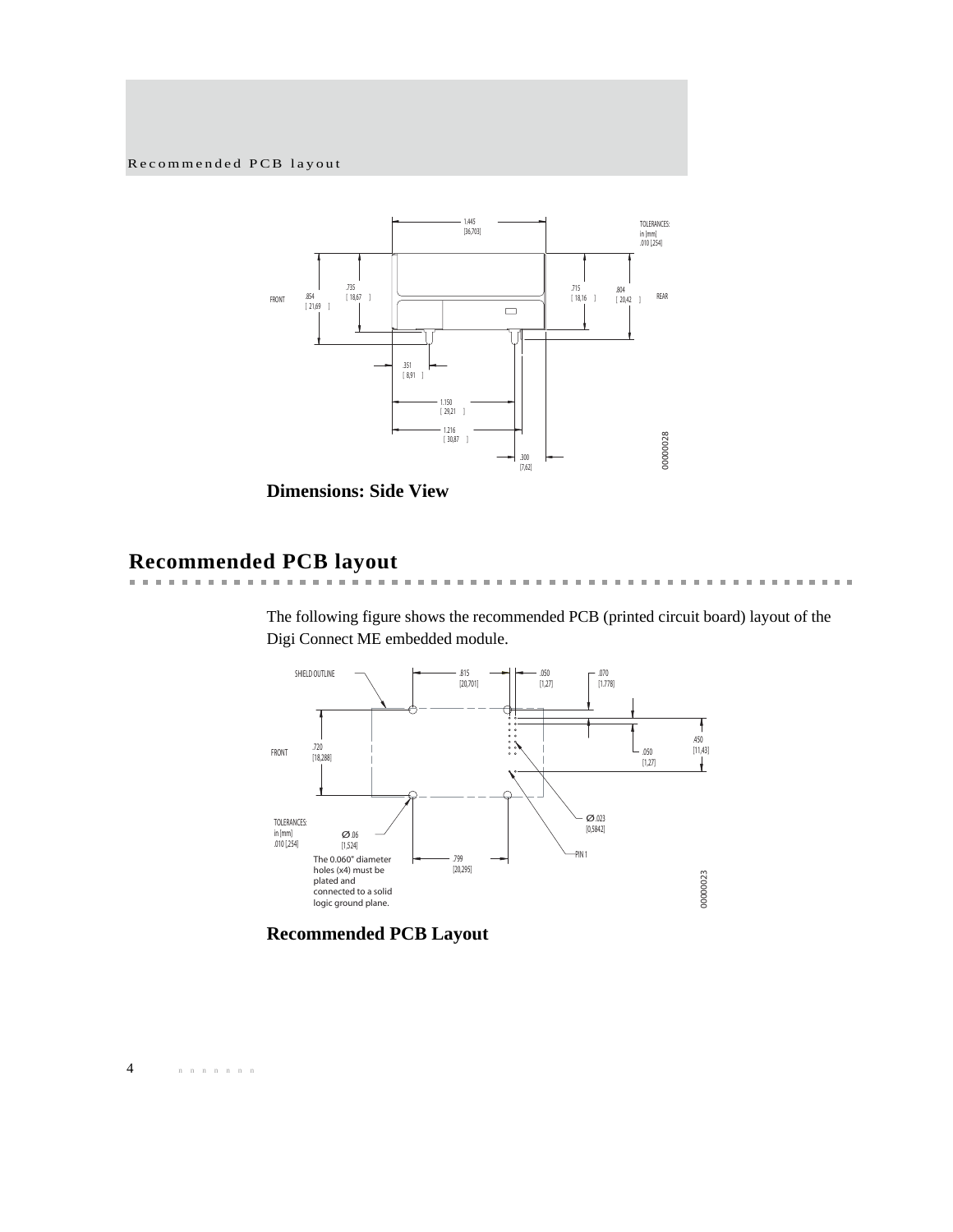$\mathbf{H} \in \mathbf{H}$ 

# <span id="page-12-0"></span>**Connectors: power and device interface**

 $\blacksquare$  $\alpha$ 

The module has a 20-pin male connector that supports a serial interface with data rates up to 230,400 bps and full-modem control, and GPIO ports. See the following figure for pin orientation and the table for pin assignments.

**Note** Digi recommends 100 pF capacitors to ground on all inputs and outputs to the module for ESD immunity. This does not apply to the power pass-thru pins.



**Power and Device Interface Connector**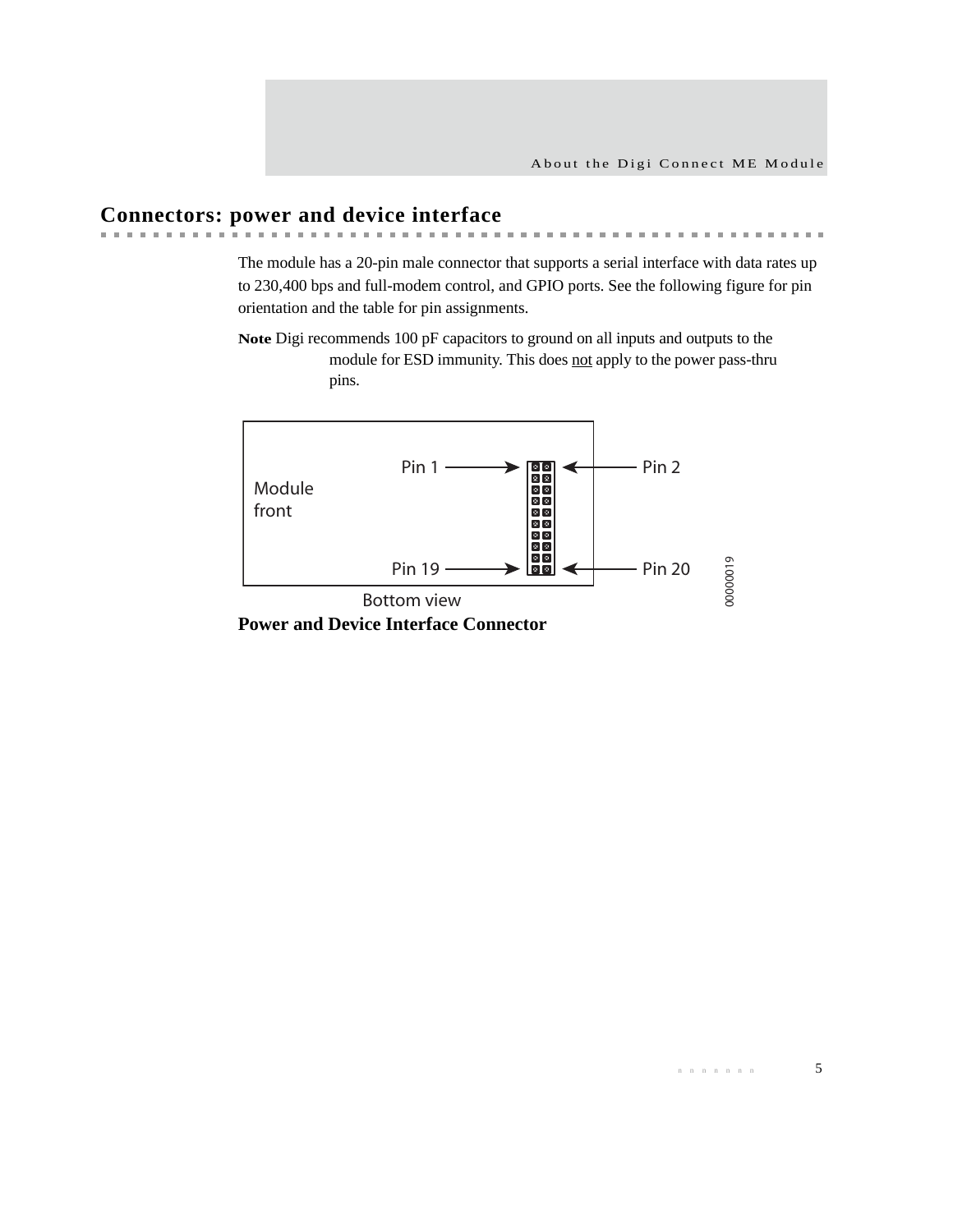| Pin            | <b>Signal</b> | <b>Description</b>                  | Pin | Signal       | Description                                                                       |
|----------------|---------------|-------------------------------------|-----|--------------|-----------------------------------------------------------------------------------|
| 1              | $VETH+$       | Power Pass-Thru $+$                 | 11  | CTS / GPIO 2 | Clear to Send (Input) / GPIO                                                      |
| $\overline{2}$ | VETH-         | Power Pass-Thru -                   | 12  | DSR / GPIO 3 | Data Set Ready (Input) / GPIO                                                     |
| 3              |               | <b>Position Removed</b>             | 13  | DCD / GPIO 1 | Data Carrier Detect (Input) / GPIO                                                |
| $\overline{4}$ |               | <b>Position Removed</b>             | 14  | <b>RESET</b> | Reset                                                                             |
| 5              |               | <b>Position Removed</b>             | 15  | $+3.3V$      | Power                                                                             |
| 6              |               | <b>Position Removed</b>             | 16  | <b>GND</b>   | Ground                                                                            |
| $\overline{7}$ | <b>RXD</b>    | Receive Data (Input)                | 17  |              | Reserved. Do not connect.                                                         |
| 8              | <b>TXD</b>    | Transmit Data (Output)              | 18  |              | Reserved. Do not connect                                                          |
| 9              | RTS / GPIO 4  | Request to Send (Output) / GPIO     | 19  |              | Reserved. Do not connect                                                          |
| 10             | DTR/GPIO 5    | Data Terminal Ready (Output) / GPIO | 20  | /INIT        | GPIO--See "Digi Connect ME<br>GPIO pin use" on page 31 and<br>"Reset" on page 33. |

# **Power and Device Interface Connector Pin Assignments**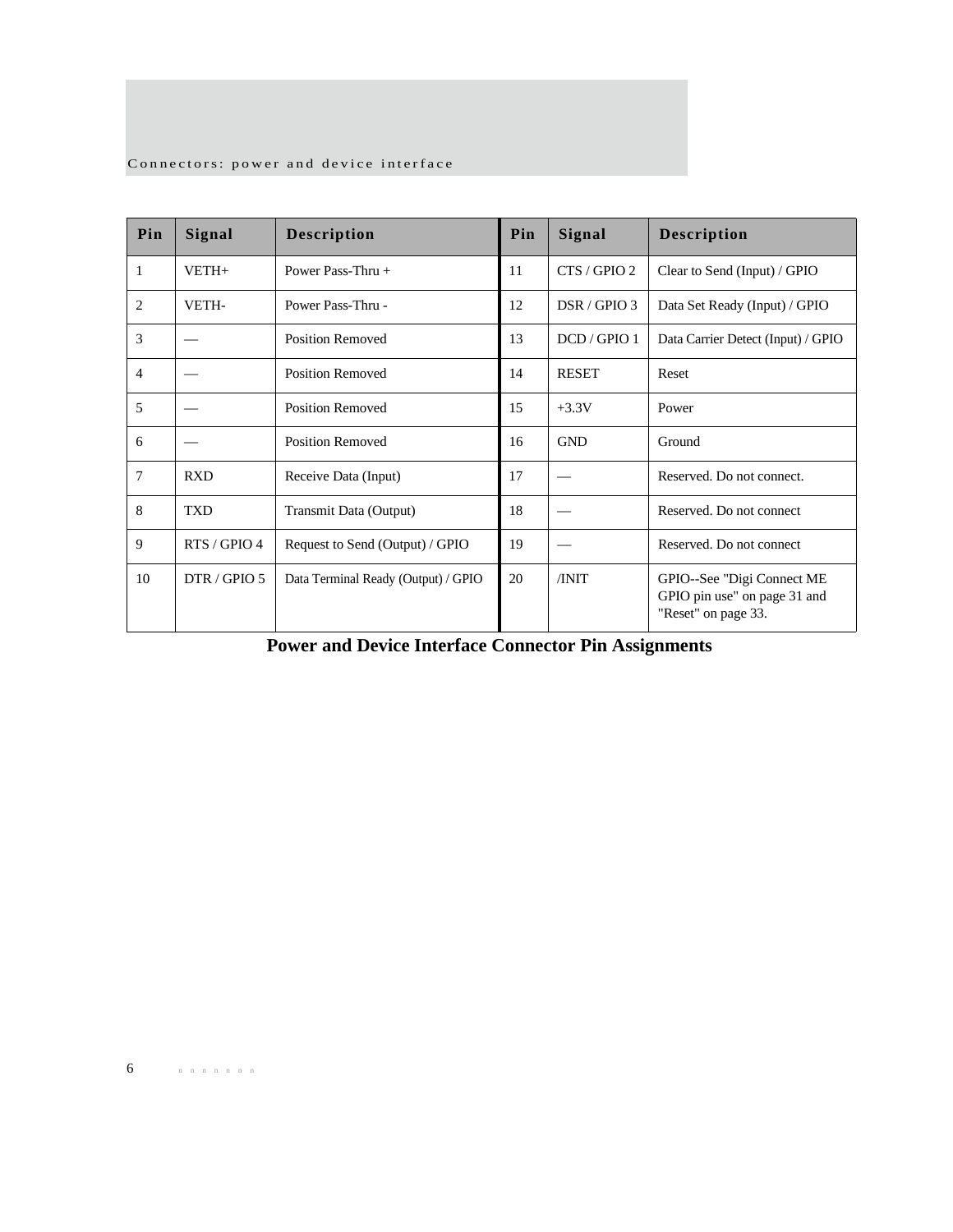$\mathbf{0}$  ,  $\mathbf{0}$  ,  $\mathbf{0}$  ,

# <span id="page-14-0"></span>**Connectors: Ethernet interface**

The Ethernet connector is an 8-wire RJ-45 jack that meets the ISO 8877 requirements for 10/100BASE-T. See the following figure and table for pin orientation and pin assignments.

**Note** Pin orientation and assignments are the same for modules with or without a JTAG connector.



**Ethernet Interface Pin Orientation**

| Pin | Signal  | <b>Description</b>    | Pin | Signal  | <b>Description</b>    |
|-----|---------|-----------------------|-----|---------|-----------------------|
|     | $TXD+$  | Transmit Data $+$     | 5   | $EPWR+$ | Power from Switch $+$ |
| 2   | TXD-    | Transmit Data -       | 6   | RXD-    | Receive Data -        |
| 3   | $RXD+$  | Receive Data $+$      | 7   | EPWR-   | Power from Switch -   |
| 4   | $EPWR+$ | Power from Switch $+$ | 8   | EPWR-   | Power from Switch -   |

**Ethernet Interface Pin Assignments**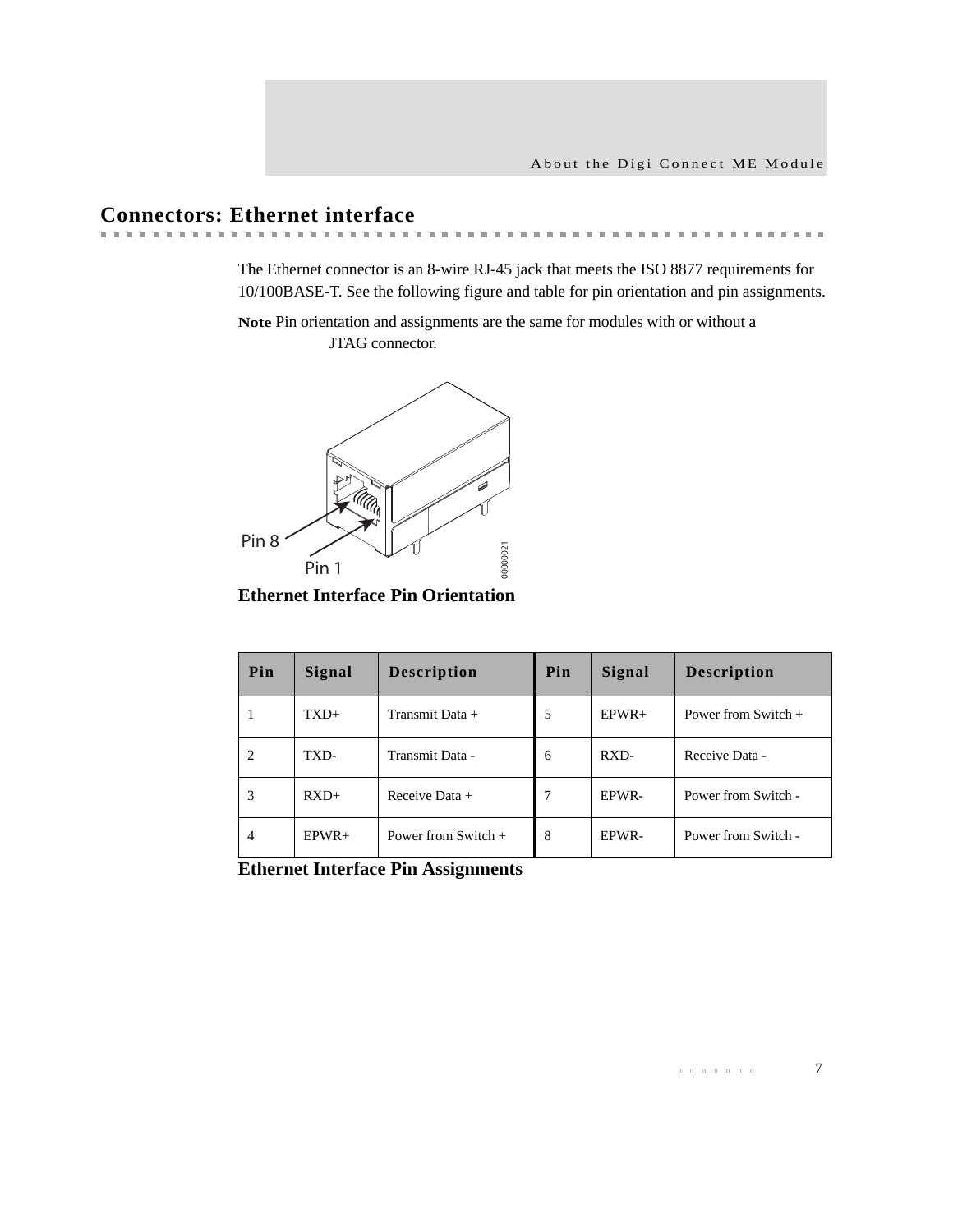#### <span id="page-15-0"></span>**LEDs**  $\mathbb{R}^d$  $\overline{\phantom{a}}$

a a ×. ×

The module has two LEDs that are located near the upper corners of the Ethernet port (see the following figure). The following table describes the LEDs.

**Note** The LEDs are the same for a module with or without a JTAG connector.



## **LED Locations**

| LED                                          | Color  | <b>Description</b>                                                                                              |  |  |
|----------------------------------------------|--------|-----------------------------------------------------------------------------------------------------------------|--|--|
| Network Link (left-upper)                    | Yellow | Network Link is operational: On (continuously)<br>indicates that an Ethernet connection is made.                |  |  |
| Network Activity/Diagnostic<br>(right-upper) | Green  | Network Activity: On when network traffic<br>detected; off when no network traffic detected.                    |  |  |
|                                              |        | Diagnostic: Flashes three times in even duration<br>during power up or reset, indicating successful<br>startup. |  |  |

## **LED Descriptions**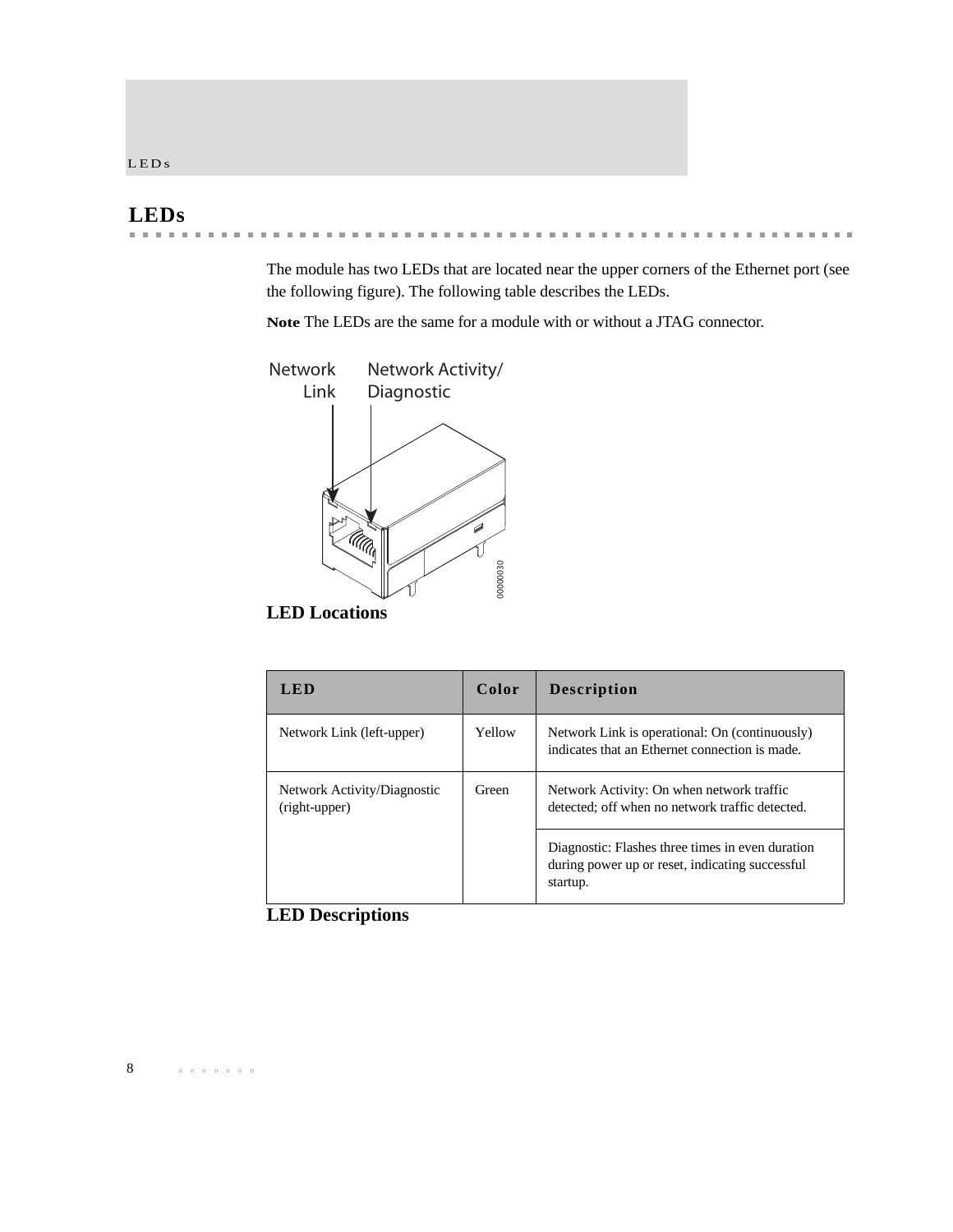# <span id="page-16-0"></span>*About the Development Board*

**CHAPTER 2**

# <span id="page-16-1"></span>**Overview**

The development board is a hardware platform from which you can determine how to integrate the Digi Connect ME embedded module into your design. The board consists of the following main features:

- Socket for connecting the Digi Connect ME embedded module
- **ITAG** connection (for use with the development kit only)
- **E** GPIO switches
- **EXECUTE:** Serial and GPIO ports
- **P**ower input

This chapter provides information on development board components and contains the topics listed below. For more detailed information on the development board, see the schematic and mechanical drawings on the CD that accompanies your integration kit or development kit. (If you have installed the integration kit or development kit, you can access the schematic from the Start menu.)

- **EXECUTE:** ["Basic description" on page 10](#page-17-0)
- **Placement of Module" on page 12**
- **Connectors and blocks**" on page 16
- **E** ["Switches" on page 21](#page-28-0)
- **I** ["LEDs" on page 23](#page-30-0)
- **P** ["Power jack" on page 26](#page-33-0)

n n n n n n n 9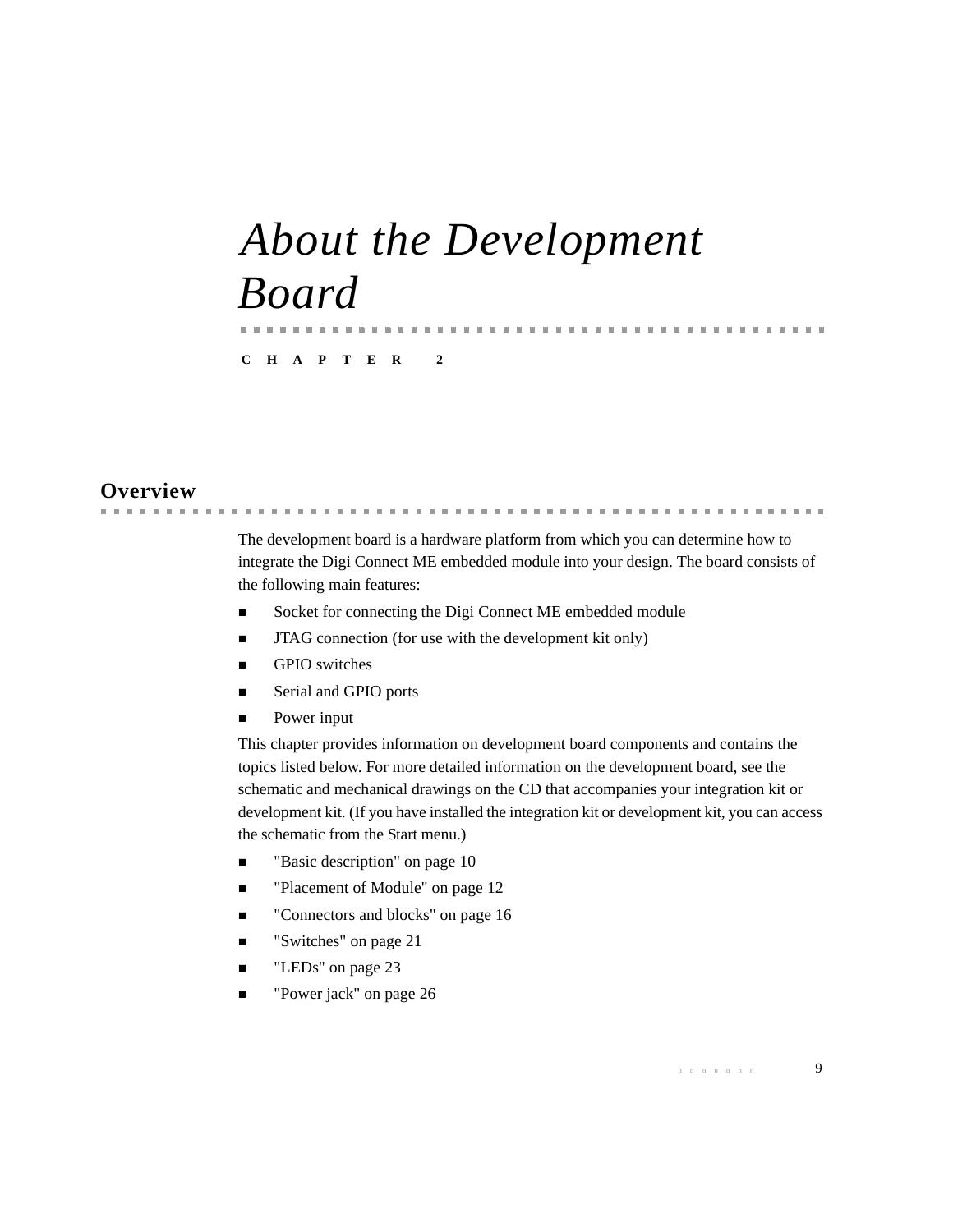["Test points" on page 27](#page-34-0)

**Note** The development board contains some components that are used with other Digi embedded products and are noted as such in this document.

## <span id="page-17-0"></span>**Basic description**

The development board contains connectors, switches, and LEDs for use while integrating the Digi Connect ME embedded module into your design. See the following figure for the location of the connectors, switches, and LEDs. Additionally, the board provides test points (not shown on the figure). For more information about test points, see ["Test points" on page](#page-34-0)  [27.](#page-34-0)

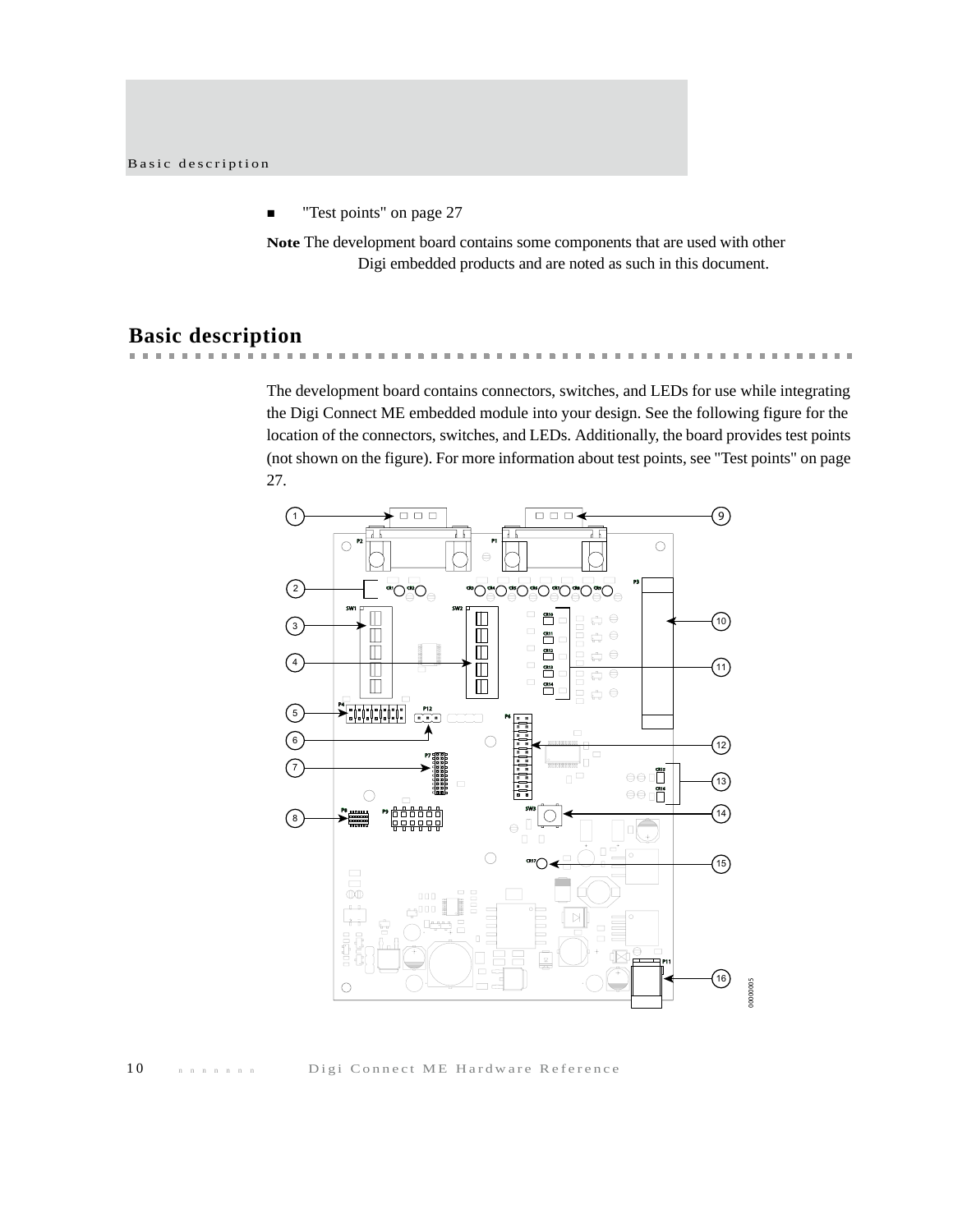| # | <b>Description</b>                                         | #  | <b>Description</b>              |
|---|------------------------------------------------------------|----|---------------------------------|
| 1 | Secondary Serial Port, P2                                  | 9  | Primary Serial Port, P1         |
| 2 | LED <sub>s</sub> , CR <sub>1</sub> through CR <sub>9</sub> | 10 | GPIO Port, P3                   |
| 3 | GPIO Switch Bank, SW1                                      | 11 | LEDs, $CR10$ through $CR14$     |
| 4 | GPIO Switch Bank, SW2                                      | 12 | Digital Signal Monitor Jack, P6 |
| 5 | JTAG Header, P4                                            | 13 | LEDs, CR15 and CR16             |
| 6 | Jumper Block, P12 (Reserved)                               | 14 | Reset Switch, SW3               |
| 7 | Digi Connect ME embedded<br>module Connector, P7           | 15 | LED, CR17                       |
| 8 | Digi Connect ME embedded<br>module JTAG Connector, P8      | 16 | Power Jack, P11                 |

#### <span id="page-18-0"></span>**Basic Description: Connectors, Switches and LEDs**

#### **Connectors, Switches and LEDs**

**Caution** When handling the development board, wear a grounding wrist strap to avoid ESD damage to the board.

For more detailed information on connectors, switches and LEDs, see the following:

- $\blacksquare$  ["Port descriptions" on page 12](#page-19-0)
- **EXECUTE:** ["Connectors and blocks" on page 16](#page-23-0)
- ["Switches" on page 21](#page-28-0)
- **I** ["LEDs" on page 23](#page-30-0)
- **P** ["Power jack" on page 26](#page-33-0)

The development board accepts either of the following modules:

■ Module without JTAG connector—for use with an integration kit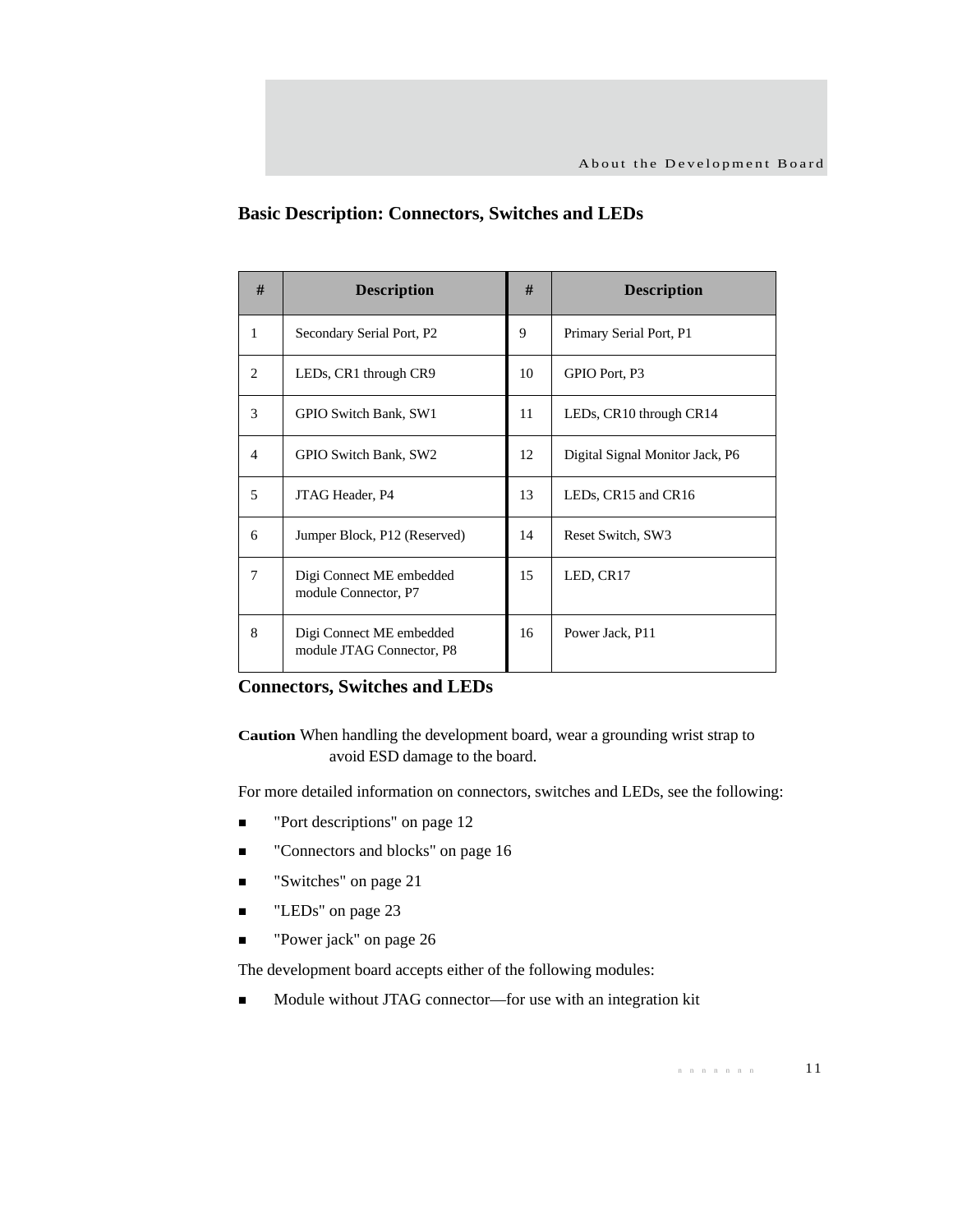! Module with JTAG connector—for use with a development kit

See the following figures for placement of either module onto the development board.



<span id="page-19-1"></span>**Placement of Module**

**Caution** If you handle the module, wear a grounding wrist strap to avoid ESD damage.

## <span id="page-19-0"></span>**Port descriptions**

The development board provides the following ports:

- [Primary serial port, P1](#page-20-0)
- [Secondary serial port, P2](#page-21-0)
- ! [GPIO port, P3](#page-22-0)

See the figure titled ["Basic Description: Connectors, Switches and LEDs" on page 11](#page-18-0) for the location of the ports. The following sections describe the ports.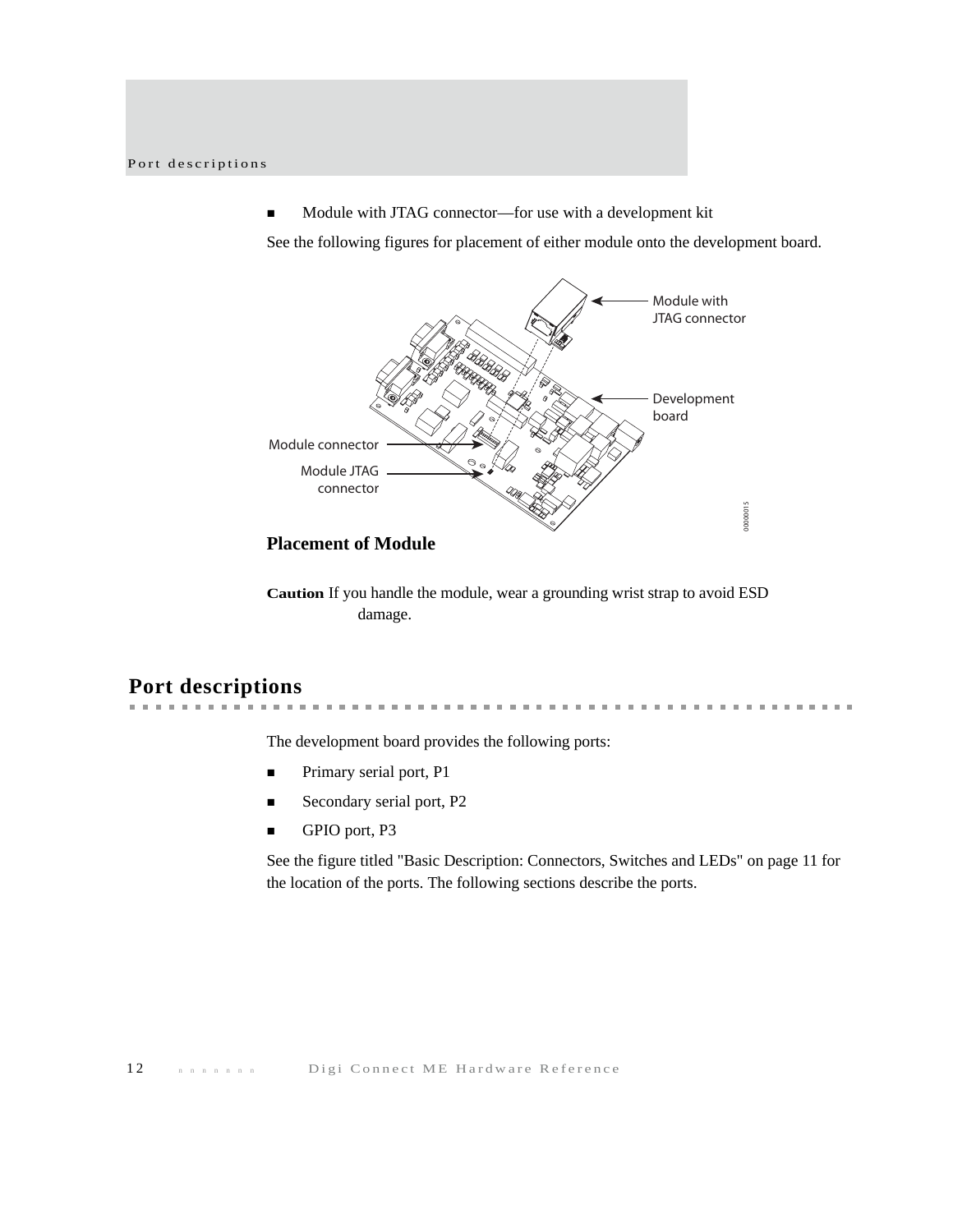#### <span id="page-20-0"></span>**Primary serial port, P1**

The Primary Serial Port is a DB-9 male connector that is labeled as P1 on the development board. The port is used with the integration kit and the development kit. See the following figure for pin orientation; see the following table for pin assignments.



**Primary Serial Port Pin Orientation**

| Pin            | <b>Signal</b> | Description           |
|----------------|---------------|-----------------------|
| 1              | <b>DCD</b>    | Data Carrier Detect   |
| 2              | <b>RXD</b>    | Receive Data          |
| 3              | <b>TXD</b>    | <b>Transmit Data</b>  |
| $\overline{4}$ | <b>DTR</b>    | Data Terminal Ready   |
| 5              | <b>GND</b>    | Signal/Chassis Ground |
| 6              | <b>DSR</b>    | Data Set Ready        |
| 7              | <b>RTS</b>    | Request To Send       |
| 8              | <b>CTS</b>    | Clear To Send         |
| $\mathbf Q$    |               |                       |

**Primary Serial Port Pin Assignments**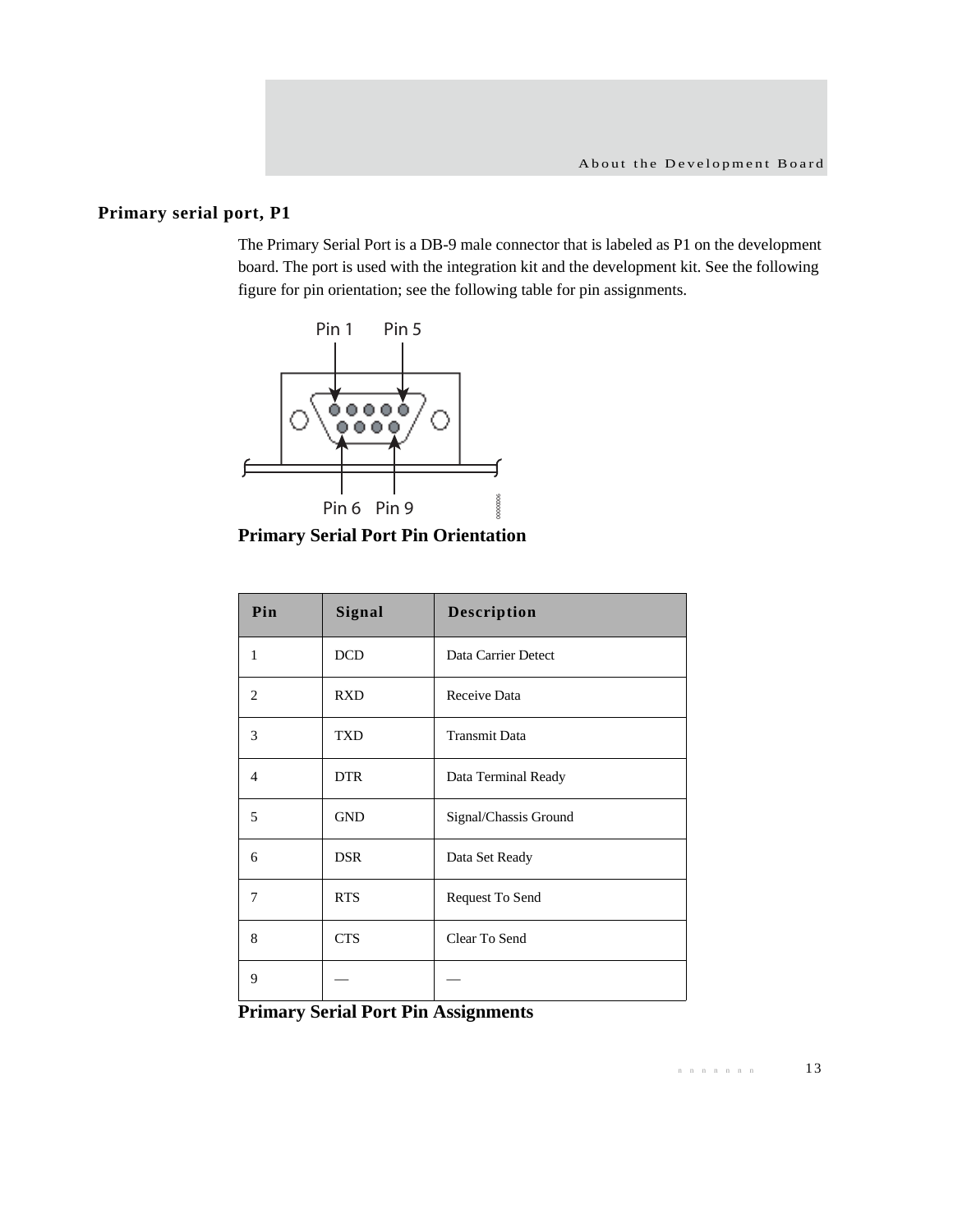### <span id="page-21-0"></span>**Secondary serial port, P2**

The Secondary Serial Port is a DB-9 male connector that is labeled as P2 on the development board. The port is used only with the Digi Connect ME modules with JTAG interfaces (in the development kit) for debugging purposes. See the following figure for pin orientation; see the following table for pin assignments.



**Secondary Serial Port Pin Orientation**

| Pin            | Signal     | Description           |
|----------------|------------|-----------------------|
| 1              |            |                       |
| 2              | <b>RXD</b> | Receive Data          |
| 3              | <b>TXD</b> | <b>Transmit Data</b>  |
| $\overline{4}$ |            |                       |
| 5              | <b>GND</b> | Signal/Chassis Ground |
| 6              |            |                       |
| 7              |            |                       |
| 8              |            |                       |
| 9              |            |                       |

**Secondary Serial Port Pin Assignments**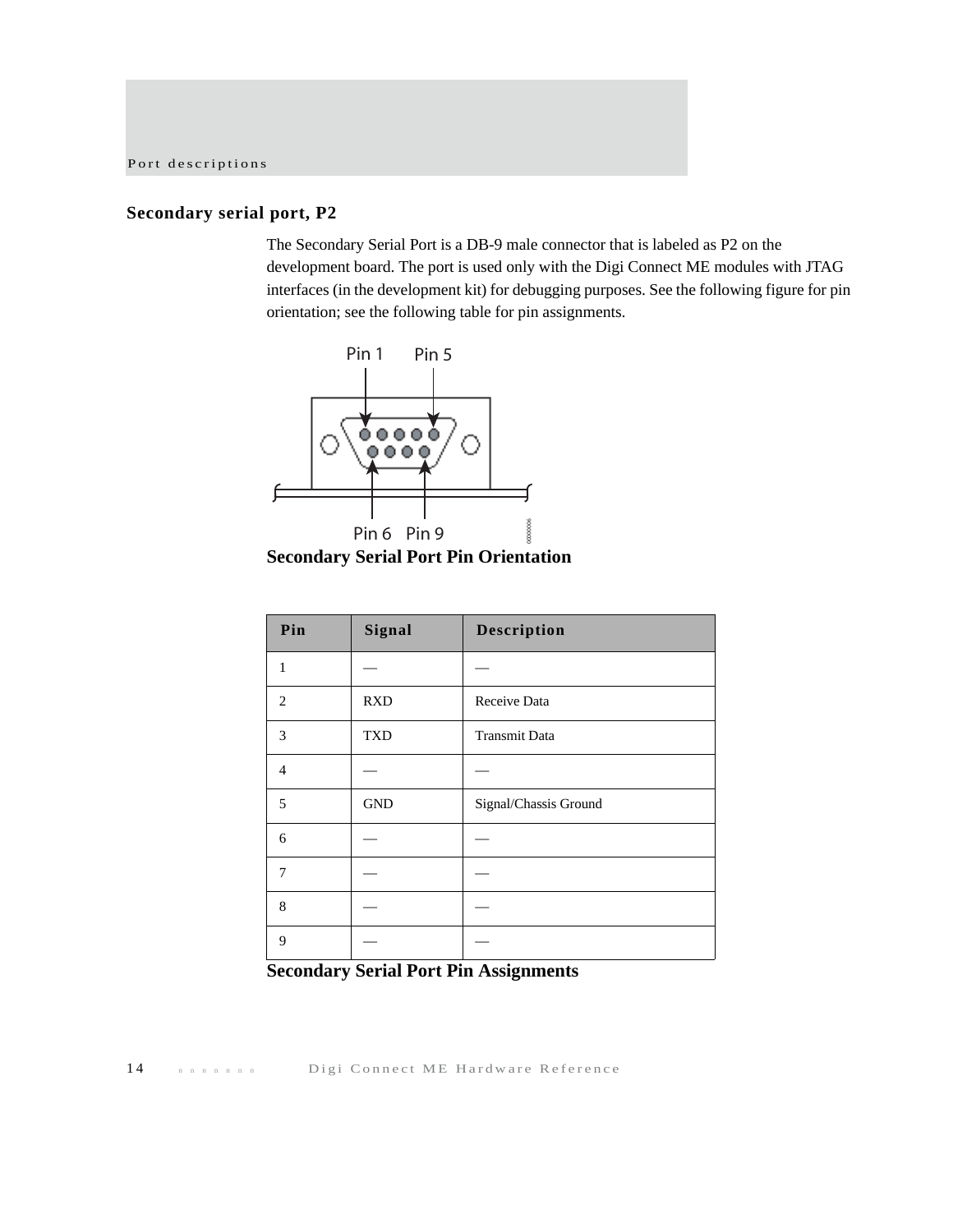#### <span id="page-22-0"></span>**GPIO port, P3**

The GPIO port is a 10-pin male right-angle connector that is labeled as P3 on the development board. The port is used with the integration kit and the development kit. See the following figure for pin orientation; see the following tables for pin assignments. For input and output threshold specifications, see ["DC characteristics" on page 37.](#page-44-2)

**Note** The development board is shipped with a 10-pin screw-flange plug attached to the GPIO port.



**GPIO Port Pin Orientation**

| Pin            | <b>Signal Name</b> | Pin | <b>Signal Name</b> |
|----------------|--------------------|-----|--------------------|
|                | <b>GND</b>         | 6   | GPIO-3             |
| $\overline{c}$ | GPIO-5             | 7   | <b>GND</b>         |
| 3              | <b>GND</b>         | 8   | GPIO-2             |
| 4              | GPIO-4             | 9   | <b>GND</b>         |
|                | <b>GND</b>         | 10  | GPIO-1             |

**GPIO Port Pin Assignments**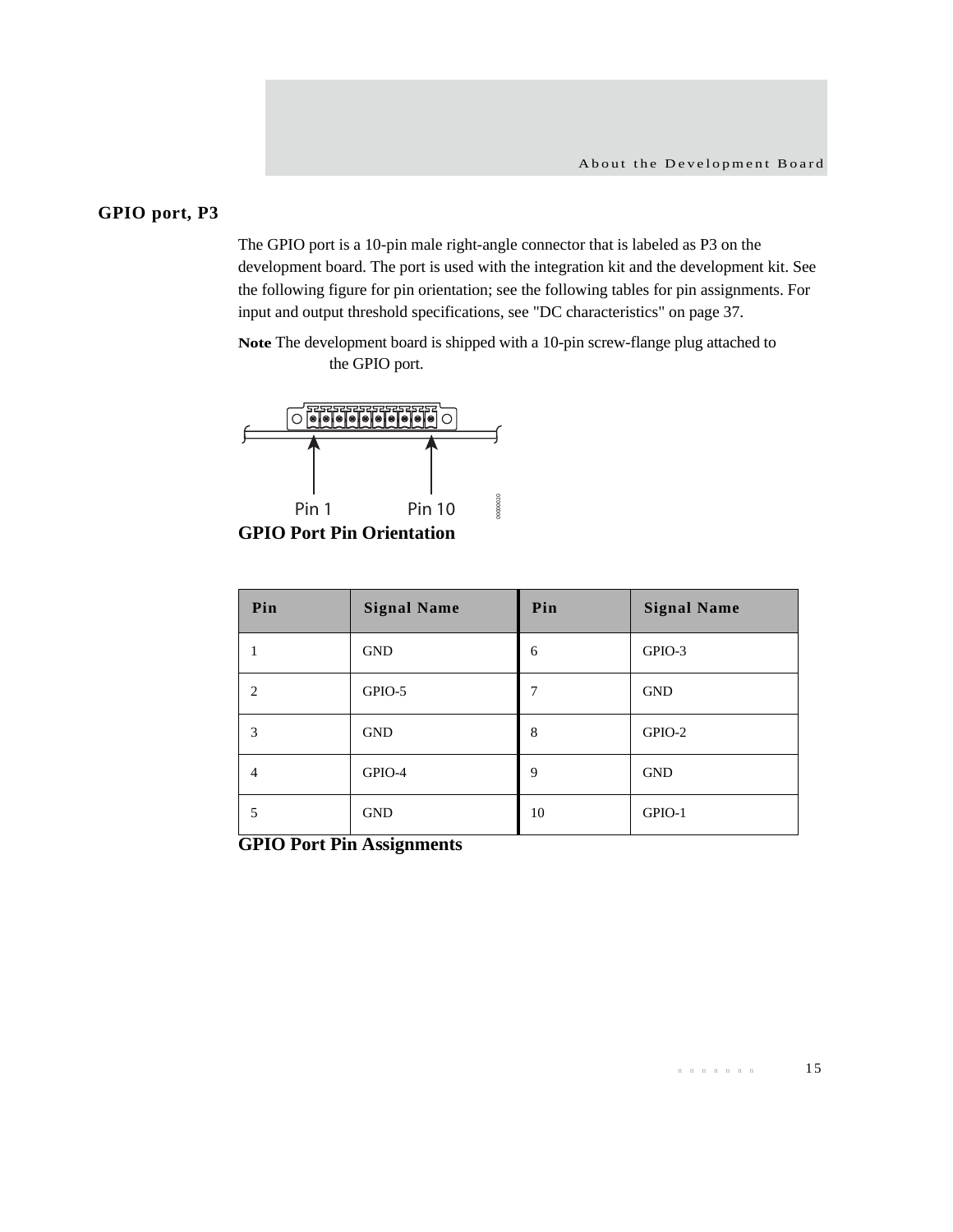#### <span id="page-23-0"></span>**Connectors and blocks**

The development board provides the following connectors and blocks:

- [Digi Connect ME embedded module connector, P7](#page-23-1)
- [Module JTAG interface connector, P8](#page-25-0)
- **ITAG debugger connector, P4**
- $\blacksquare$  [Jumper block, P12](#page-26-0)
- [Digital Signal Analyzer Header, P6](#page-26-1)

See the figure titled ["Basic Description: Connectors, Switches and LEDs" on page 11](#page-18-0) for the location of the connectors and blocks. The following sections describe the connectors and blocks.

*B. B. B. B. B.* 

#### <span id="page-23-1"></span>**Digi Connect ME embedded module connector, P7**

The Digi Connect ME embedded module Connector is a 20-pin female vertical header that is labeled P7 on the development board. The connector is used with the integration kit and the development kit. See the following figure for pin orientation; see the following table for pin assignments.

Note: The figure shows the connector using the same orientation as shown in the figure titled ["Basic Description: Connectors, Switches and LEDs" on page](#page-18-0)  [11](#page-18-0).



**Module Connector Pin Orientation**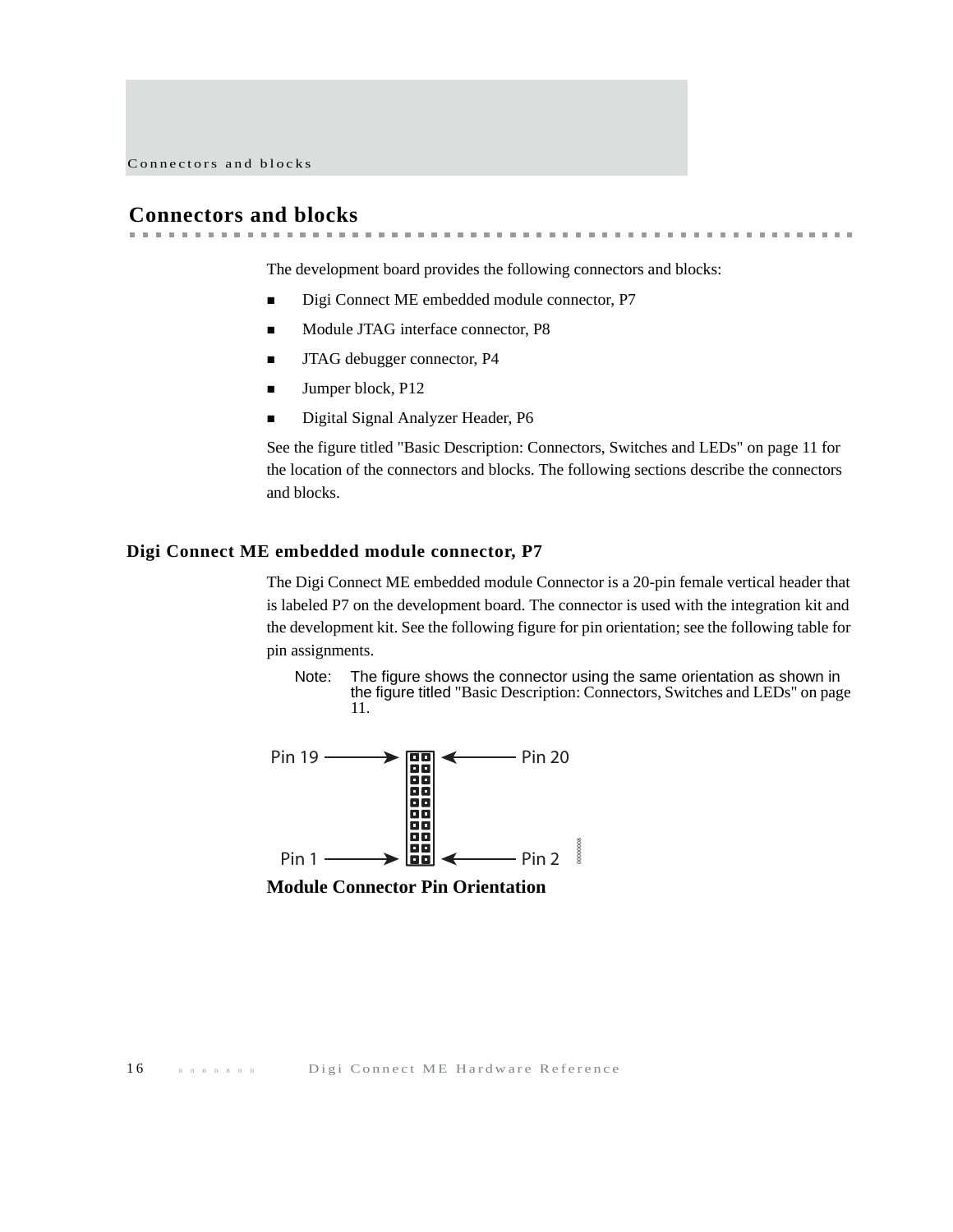| Pin            | Signal         | Description                                                                   |
|----------------|----------------|-------------------------------------------------------------------------------|
| 1              | VETH+          | Power Pass-Thru $+$                                                           |
| $\overline{c}$ | VETH-          | Power Pass-Thru -                                                             |
| 3              |                | <b>Position Removed</b>                                                       |
| 4              |                | <b>Position Removed</b>                                                       |
| 5              |                | <b>Position Removed</b>                                                       |
| 6              |                | <b>Position Removed</b>                                                       |
| 7              | <b>RXD</b>     | Receive Data (Input)                                                          |
| 8              | <b>TXD</b>     | Transmit Data (Output)                                                        |
| 9              | RTS / GPIO-4   | Request to Send (Output) / GPIO                                               |
| 10             | DTR / GPIO-5   | Data Terminal Ready (Output) / GPIO                                           |
| 11             | CTS / GPIO-2   | Clear to Send (Input) / GPIO                                                  |
| 12             | $DSR / GPIO-3$ | Data Set Ready (Input) / GPIO                                                 |
| 13             | $DCD / GPIO-1$ | Data Carrier Detect (Input) / GPIO                                            |
| 14             | <b>RESET</b>   | Reset                                                                         |
| 15             | $+3.3V$        | Power                                                                         |
| 16             | <b>GND</b>     | Ground                                                                        |
| 17             |                | Reserved. Do not connect.                                                     |
| 18             |                | Reserved. Do not connect.                                                     |
| 19             |                | Reserved. Do not connect.                                                     |
| 20             | /INIT          | GPIO--See "Digi Connect ME GPIO pin use" on<br>page 31 and "Reset" on page 33 |

**Module Connector Pin Assignments**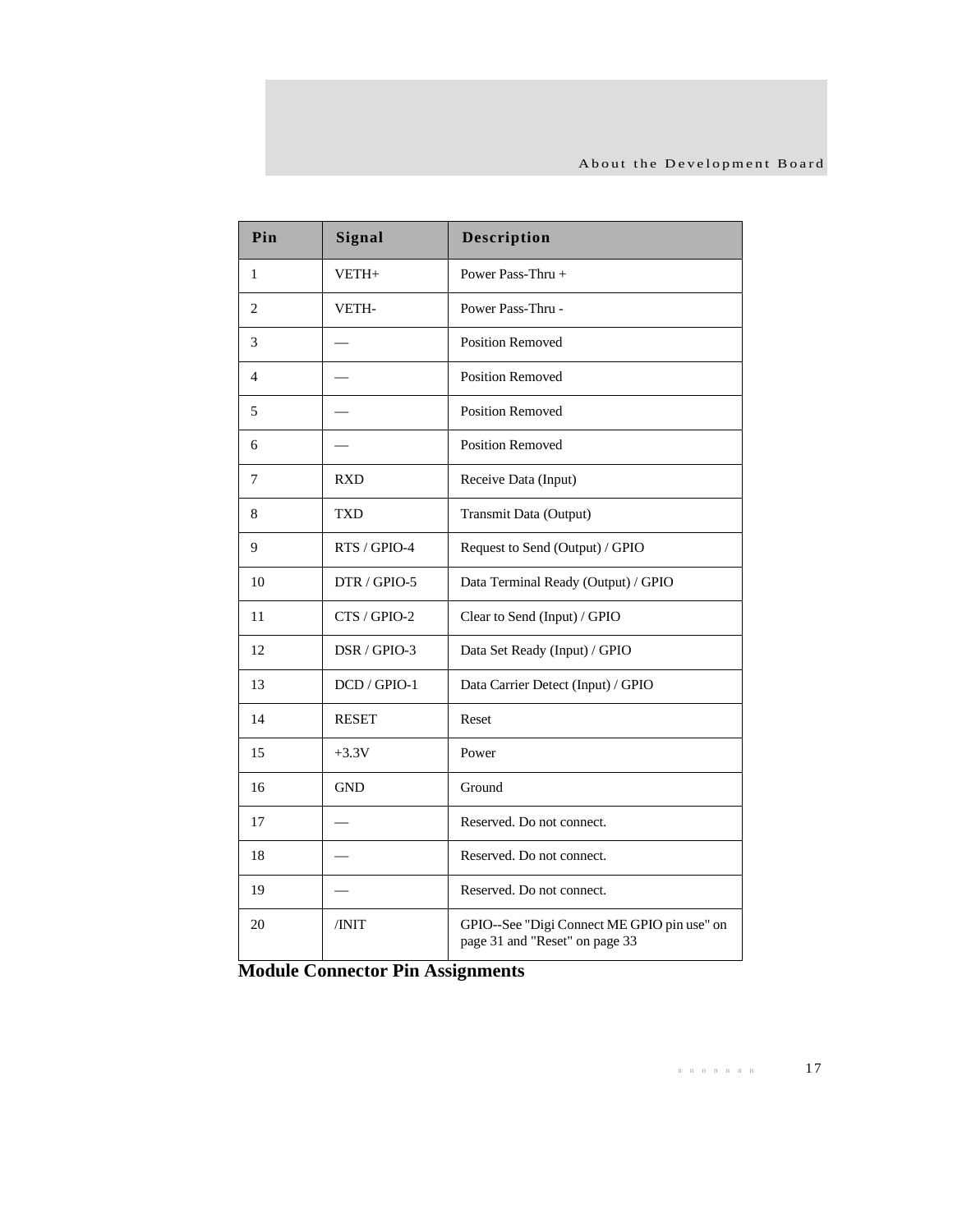#### <span id="page-25-0"></span>**Module JTAG interface connector, P8**

The Module JTAG Interface Connector is a 14-pin female vertical header that is labeled P8 on the development board. The connector mates with the JTAG connector on the Digi Connect ME embedded module. The Module JTAG Connector pins are tied to the JTAG debugger Connector (see ["JTAG debugger connector, P4](#page-25-1)").

**Note** Because there is no direct connection to the Module JTAG Interface Connector, pin orientation and pin assignments are not described for the connector.

#### <span id="page-25-1"></span>**JTAG debugger connector, P4**

The JTAG debugger connector is a 14-pin male vertical header that is labeled P4 on the development board. The connector mates with a JTAG debugger plug (for example, a Macraigor Raven). The connector is used with the development kit only. See the following figure for pin orientation. See the following table for pin assignments.

**Note** The figure shows the connector using the same orientation as shown in the figure titled ["Basic Description: Connectors, Switches and LEDs" on](#page-18-0)  [page 11](#page-18-0).

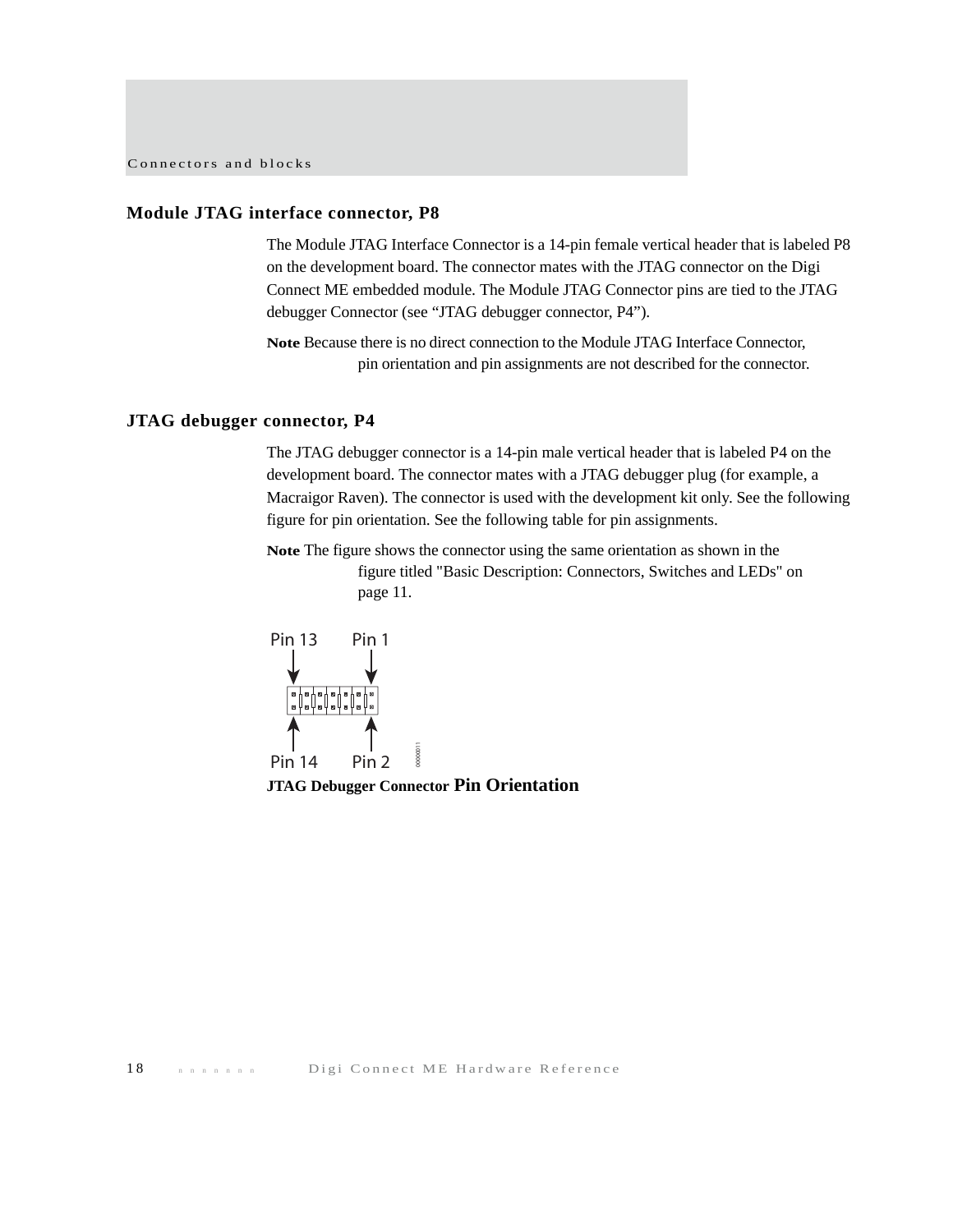| Pin            | Signal     | Pin         | Signal         |
|----------------|------------|-------------|----------------|
| $\mathbf{1}$   | $VCC+$     | $\,$ 8 $\,$ | <b>GND</b>     |
| 2              | <b>GND</b> | 9           | <b>TCKRXD</b>  |
| 3              | /TRST      | 10          | <b>GND</b>     |
| $\overline{4}$ | <b>GND</b> | 11          | <b>TDO</b>     |
| 5              | TDI        | 12          | <b>ICETRST</b> |
| 6              | <b>GND</b> | 13          | $VCC+$         |
| 7              | <b>TMS</b> | 14          | <b>GND</b>     |

**JTAG Debugger Connector Pin Assignments**

#### <span id="page-26-0"></span>**Jumper block, P12**

This jumper block is reserved for future use.

#### <span id="page-26-1"></span>**Digital Signal Analyzer Header, P6**

The Digital Signal Analyzer Header is a 16-pin male vertical header that is labeled P6 on the development board. The header is for connecting a digital signal analyzer (for example, a logic analyzer) to the development board. The header is used with the development kit only. See the following figure for pin orientation; see the following table for pin assignments.

**Note** The figure shows the connector using the same orientation as shown in the figure titled ["Basic Description: Connectors, Switches and LEDs" on](#page-18-0)  [page 11.](#page-18-0)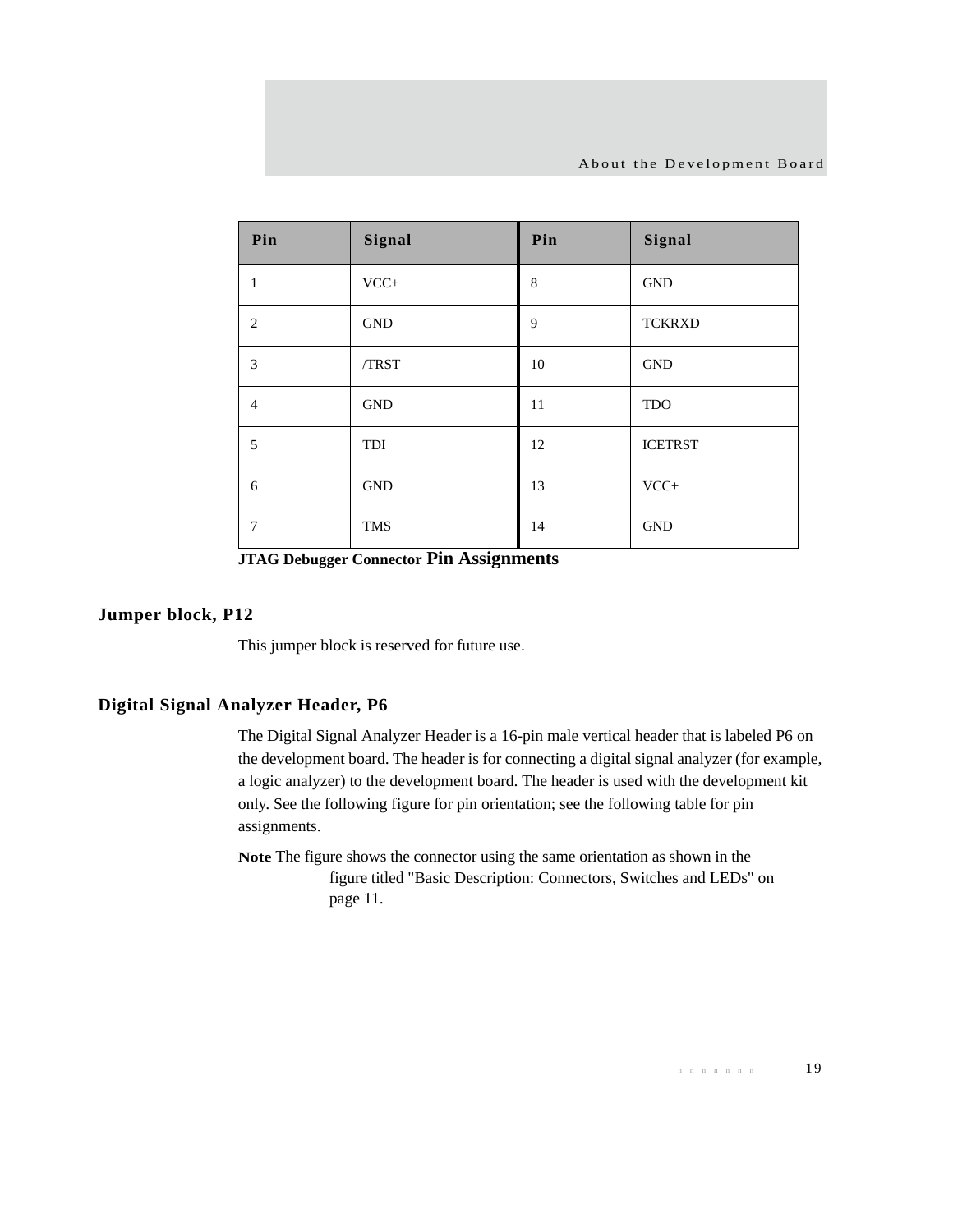



| Pin            | Signal        | Pin | Signal           |
|----------------|---------------|-----|------------------|
| $\mathbf{1}$   | Not connected | 11  | GPIO-5           |
| $\overline{2}$ | Not connected | 12  | TXD <sub>2</sub> |
| 3              | Not connected | 13  | GPIO-4           |
| $\overline{4}$ | Not connected | 14  | RXD <sub>2</sub> |
| 5              | Not connected | 15  | GPIO-3           |
| 6              | Not connected | 16  | <b>TXD</b>       |
| 7              | Not connected | 17  | GPIO-2           |
| 8              | Not connected | 18  | <b>RXD</b>       |
| 9              | /RST          | 19  | GPIO-1           |
| 10             | Not connected | 20  | <b>GND</b>       |

**Digital Signal Analyzer Header Pin Assignments**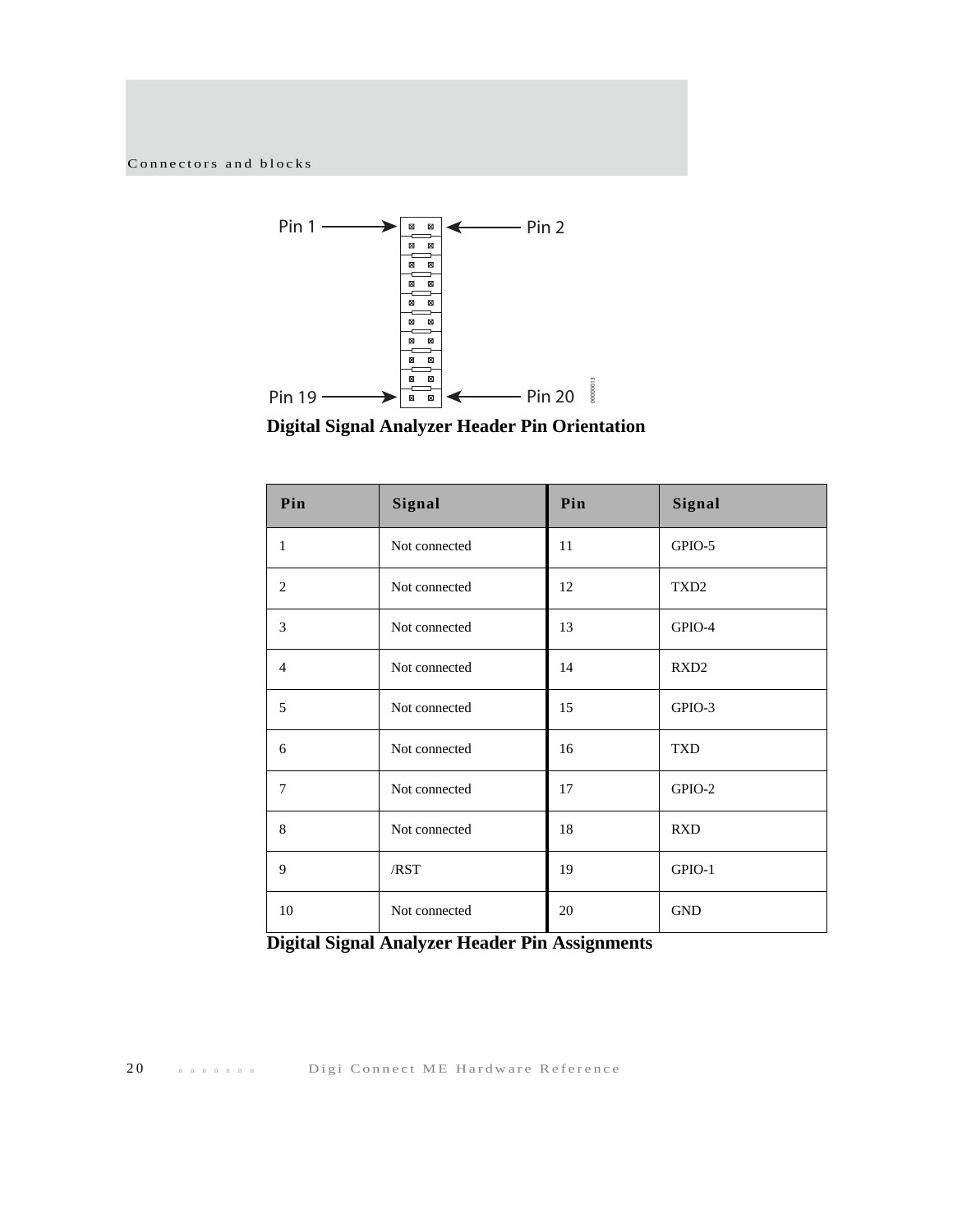# <span id="page-28-0"></span>**Switches**

. . . . . . . . . . . . . . . . . . .

The development board provides the following switches:

- $\blacksquare$  [GPIO switch bank 1, SW1](#page-28-1)
- $\blacksquare$  [GPIO switch bank 2, SW2](#page-29-0)
- [Reset, SW3](#page-29-1)

See the figure titled ["Basic Description: Connectors, Switches and LEDs" on page 11](#page-18-0) for the location of the switches. The following sections describe the switches.

#### <span id="page-28-1"></span>**GPIO switch bank 1, SW1**

GPIO Switch Bank 1, labeled SW1, is a set of five slide switches that allows the Digi Connect ME embedded module to use either serial signals or GPIO signals to communicate with a device. The switch is used with the Digi Connect ME embedded module Integration Kit and the Digi Connect ME embedded module Development Kit. In addition, the switch is used in conjunction with GPIO Switch Bank 2, SW2. See the following table for switch definitions of GPIO Switch Bank 1.

| Switch<br><b>Number</b>     | <b>Left Position</b> | <b>Right Position</b> |
|-----------------------------|----------------------|-----------------------|
| 1                           | <b>DCD</b>           | GPIO-1                |
| $\mathcal{D}_{\mathcal{L}}$ | <b>CTS</b>           | GPIO-2                |
| 3                           | <b>DSR</b>           | GPIO-3                |
| $\overline{4}$              | <b>RTS</b>           | GPIO-4                |
| 5                           | <b>DTR</b>           | GPIO-5                |

**GPIO Switch Bank 1 Settings**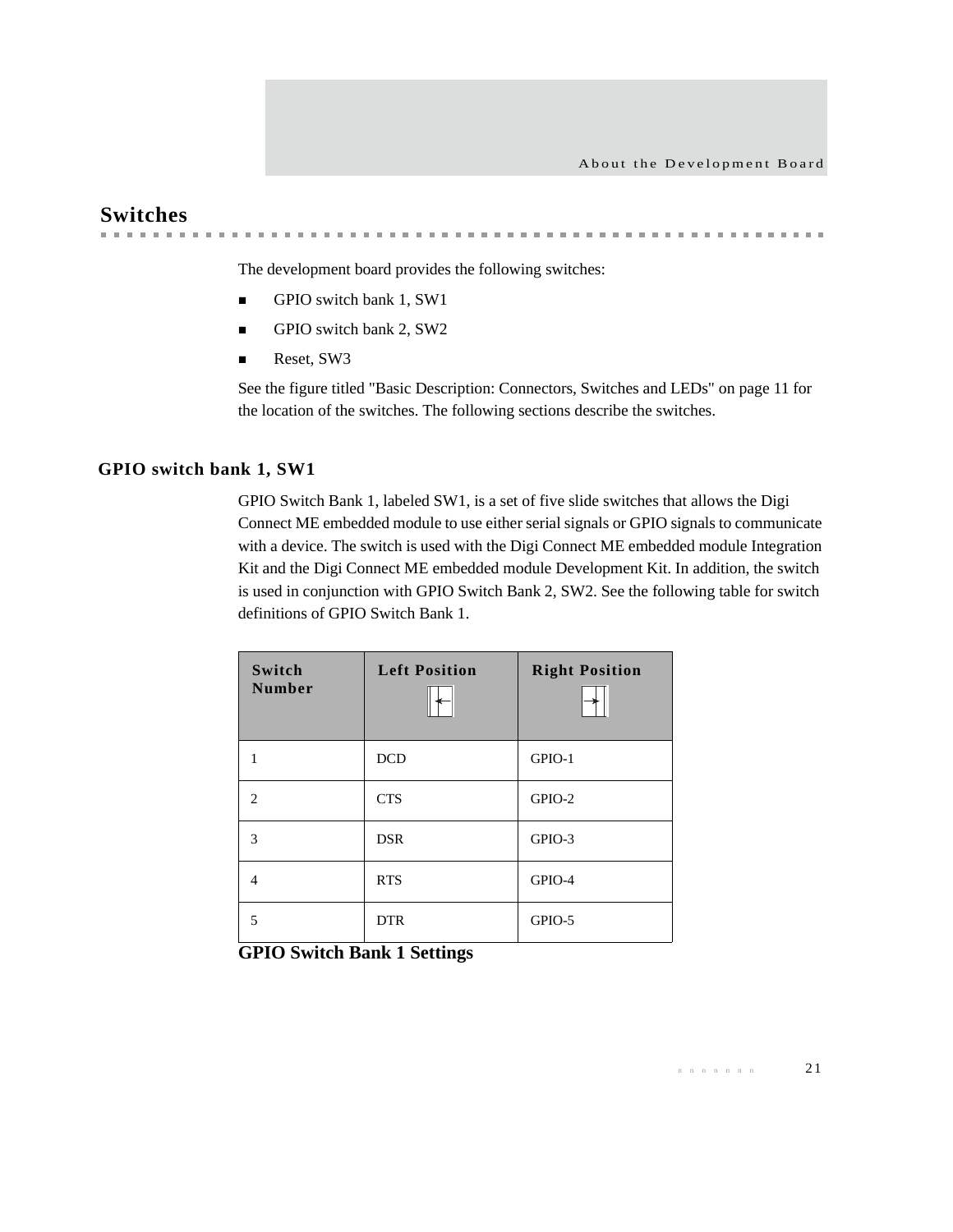#### <span id="page-29-0"></span>**GPIO switch bank 2, SW2**

GPIO Switch Bank 2, labeled SW2, is a set of five slide switches that set GPIO inputs to logic levels of high (switch to left) or low (switch to right).

If the GPIO port is configured as an output, then the switch should always be to the left. If there is an external device connected to P3, the switch should always be set to the left.

Each GPIO port can be used independently.

#### *Notes*

- **1** These switches do not determine whether the GPIO is an input or output. That is determined by the module software.
- **2** If GPIO is set to an output by software, switch SW2 must be set to the left (high).
- **3** These switches are used with the integration kit and the development kit and in conjunction with GPIO Switch Bank 1, SW1.

#### <span id="page-29-1"></span>**Reset, SW3**

The Reset switch is a push button switch labeled SW3 on the development board. Pressing the switch holds the Digi Connect ME embedded module in reset. When the push button is released, the module reboots.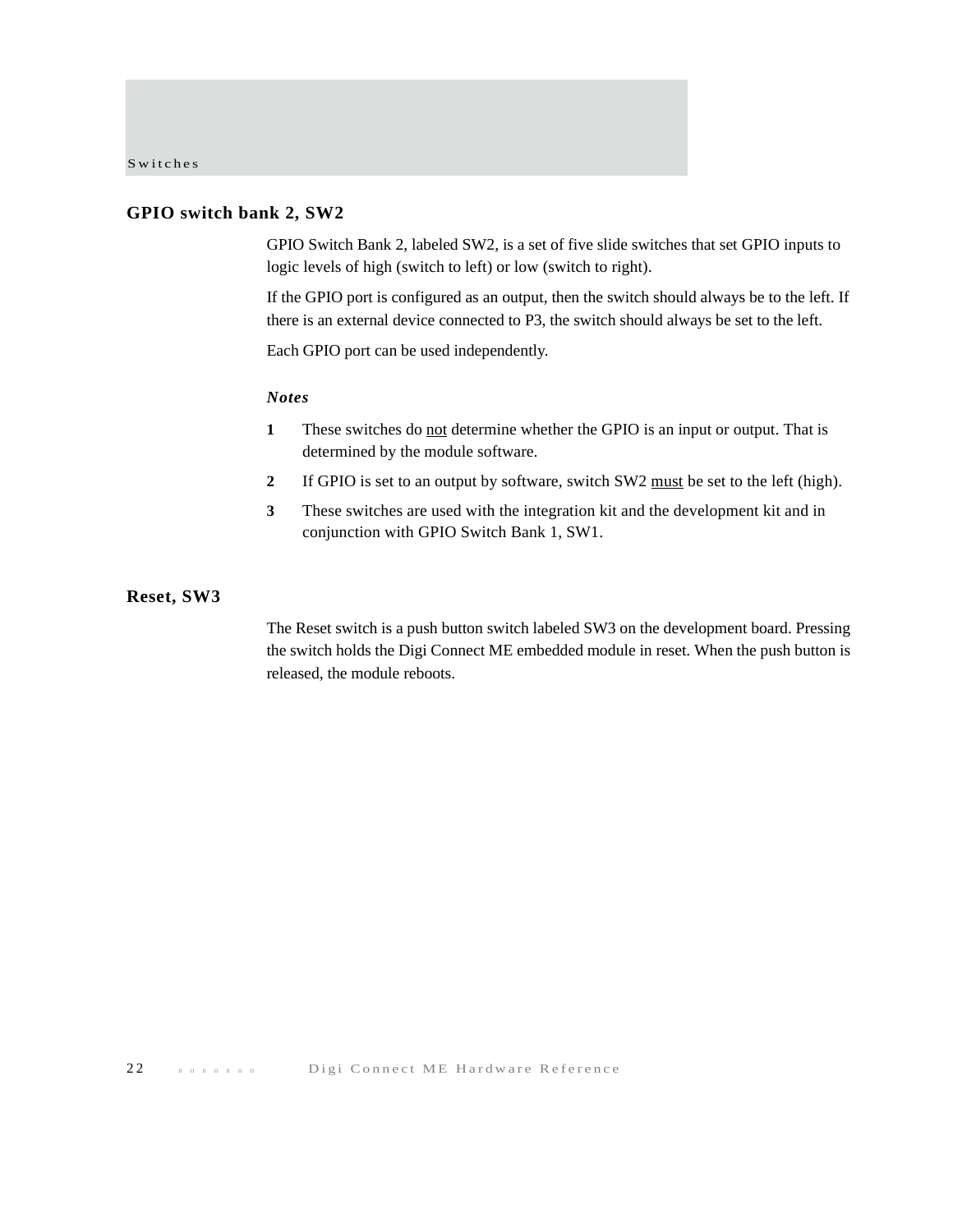# <span id="page-30-0"></span>**LEDs**

 $\sim 10$  $\sim$  $\sim$  $\sim$  $\sim$  $\sim$  $\sim$ 

The development board contains 17 LEDs that are labeled CR1 through CR17. The following table lists and describes the LEDs.

| <b>Board</b><br>Label | Description                | <b>Color or State</b> | Indication                                  |
|-----------------------|----------------------------|-----------------------|---------------------------------------------|
| CR1                   | TXD, Secondary Serial Port | Flickering            | Serial activity                             |
|                       |                            | Green                 | Inactive                                    |
| CR <sub>2</sub>       | RXD, Secondary Serial Port | Flickering            | Serial activity                             |
|                       |                            | Green                 | Inactive                                    |
| CR3                   | CTS, Primary Serial Port   | Yellow                | Active                                      |
|                       |                            | Green                 | Inactive                                    |
|                       |                            | Off                   | Not connected or signal not<br>being driven |
| CR4                   | DTR, Primary Serial Port   | Yellow                | Active                                      |
|                       |                            | Green                 | Inactive                                    |
|                       |                            | Off                   | Not connected or signal not<br>being driven |
| CR <sub>5</sub>       | TXD, Primary Serial Port   | Flickering            | Serial activity                             |
|                       |                            | Green                 | Inactive                                    |
| CR <sub>6</sub>       | RXD, Primary Serial Port   | Flickering            | Serial activity                             |
|                       |                            | Green                 | Inactive                                    |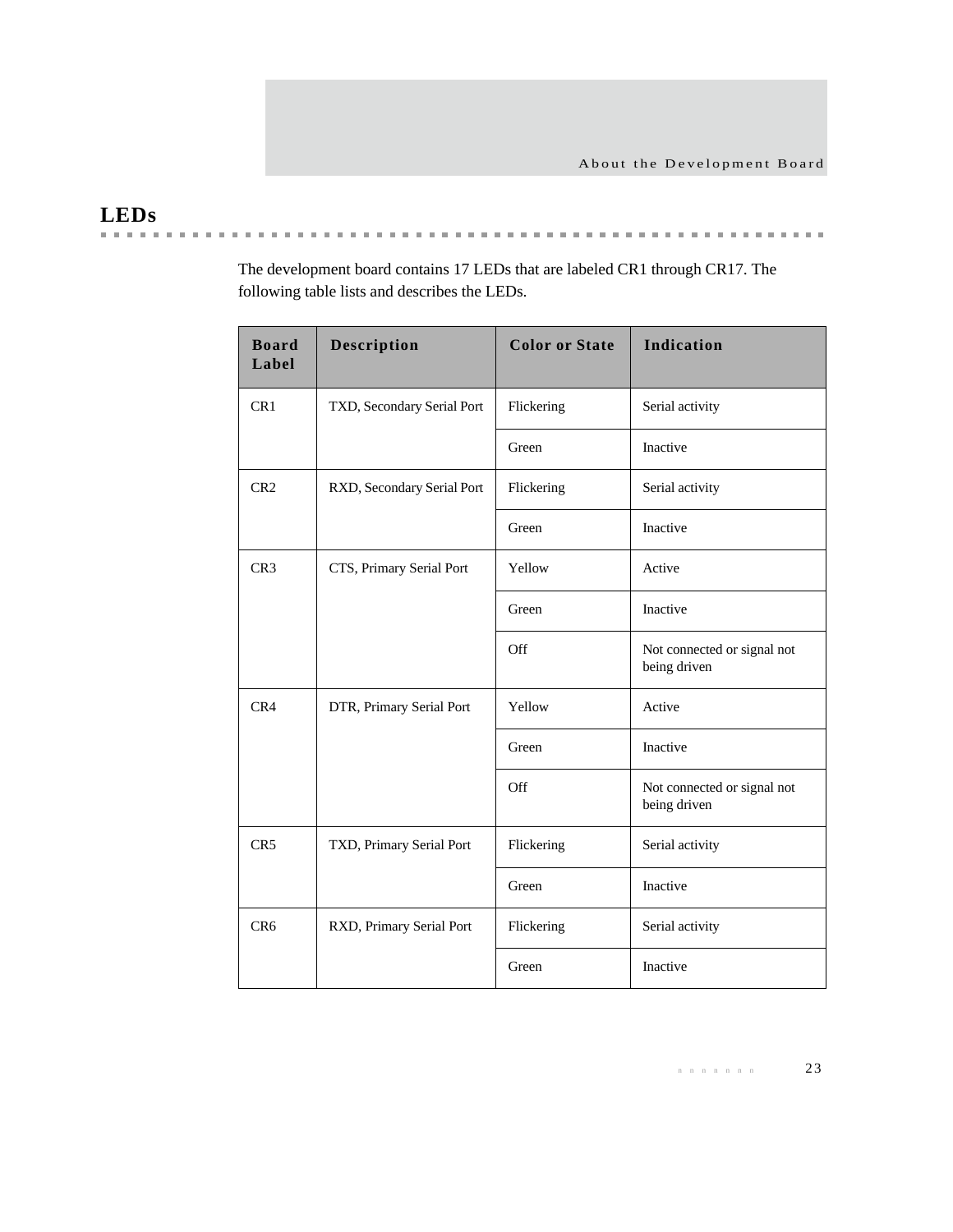| <b>Board</b><br>Label | Description              | <b>Color or State</b> | Indication                                  |
|-----------------------|--------------------------|-----------------------|---------------------------------------------|
| CR7                   | RTS, Primary Serial Port | Yellow                | Active                                      |
|                       |                          | Green                 | Inactive                                    |
|                       |                          | Off                   | Not connected or signal not<br>being driven |
| CR8                   | DCD, Primary Serial Port | Yellow                | Active                                      |
|                       |                          | Green                 | Inactive                                    |
|                       |                          | Off                   | Not connected or signal not<br>being driven |
| CR9                   | DSR, Primary Serial Port | Yellow                | Active                                      |
|                       |                          | Green                 | Inactive                                    |
|                       |                          | Off                   | Not connected or signal not<br>being driven |
| CR10                  | GPIO-1 Input/Output      | On                    | Logic high                                  |
|                       |                          | Off                   | Logic low                                   |
| CR11                  | GPIO-2 Input/Output      | On                    | Logic high                                  |
|                       |                          | Off                   | Logic low                                   |
| <b>CR12</b>           | GPIO-3 Input/Output      | On                    | Logic high                                  |
|                       |                          | Off                   | Logic low                                   |
| CR13                  | GPIO-4 Input/Output      | On                    | Logic high                                  |
|                       |                          | Off                   | Logic low                                   |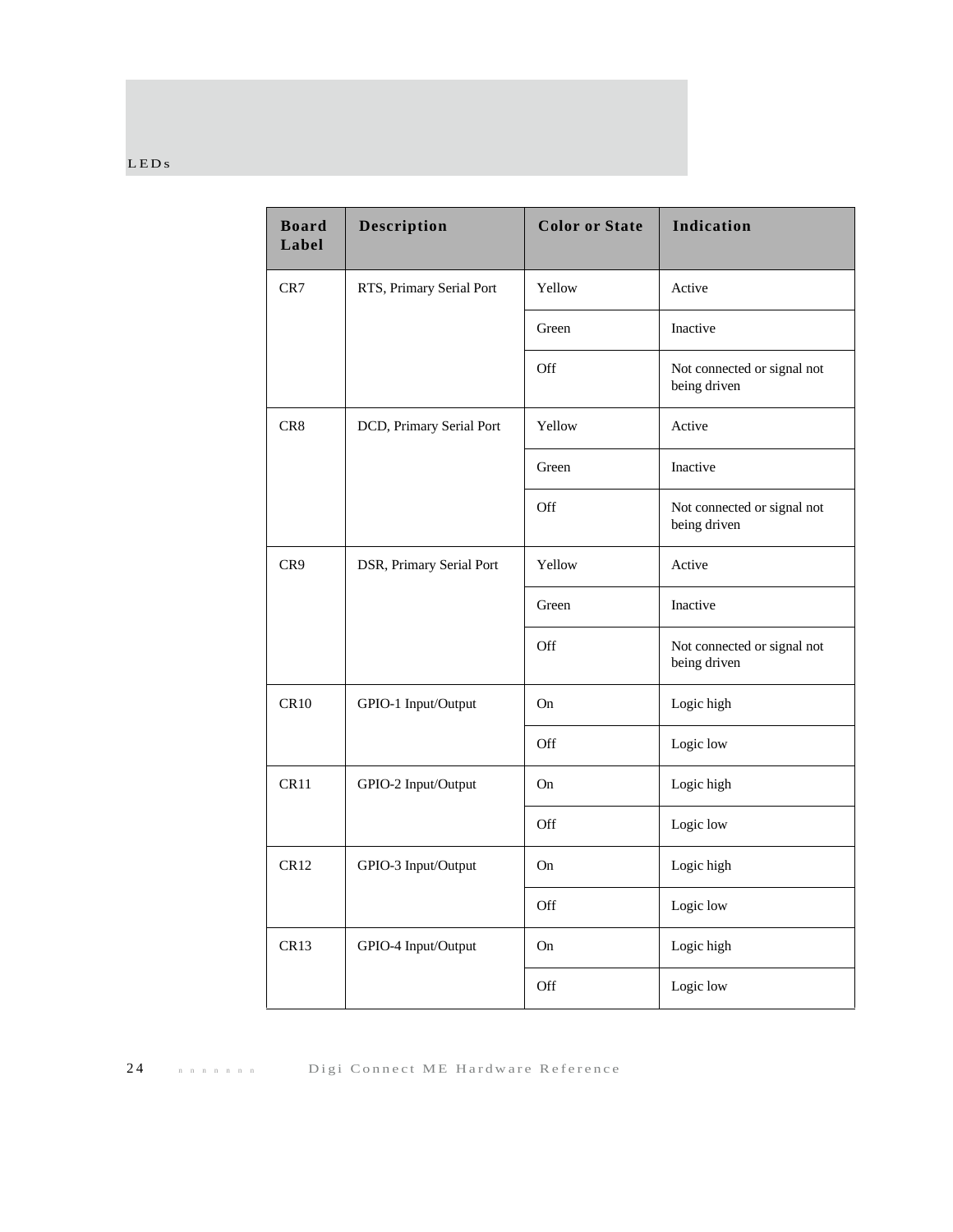| <b>Board</b><br>Label | Description                       | <b>Color or State</b> | Indication                                                                                        |
|-----------------------|-----------------------------------|-----------------------|---------------------------------------------------------------------------------------------------|
| CR14                  | GPIO-5 Input/Output               | On                    | Logic high                                                                                        |
|                       |                                   | Off                   | Logic low                                                                                         |
| CR15                  | 3.3V Indicator                    | On                    | Power on                                                                                          |
|                       |                                   | Off                   | Power off                                                                                         |
| CR16                  | 5V Indicator                      | On                    | Power on                                                                                          |
|                       |                                   | Off                   | Power off                                                                                         |
| CR17                  | EPWR, Powered Ethernet<br>Enabled | On                    | Ethernet power present from<br>external powered Ethernet<br>connector (Ethernet hub or<br>switch) |
|                       |                                   | Off                   | No powered Ethernet voltage                                                                       |

# **LED Descriptions**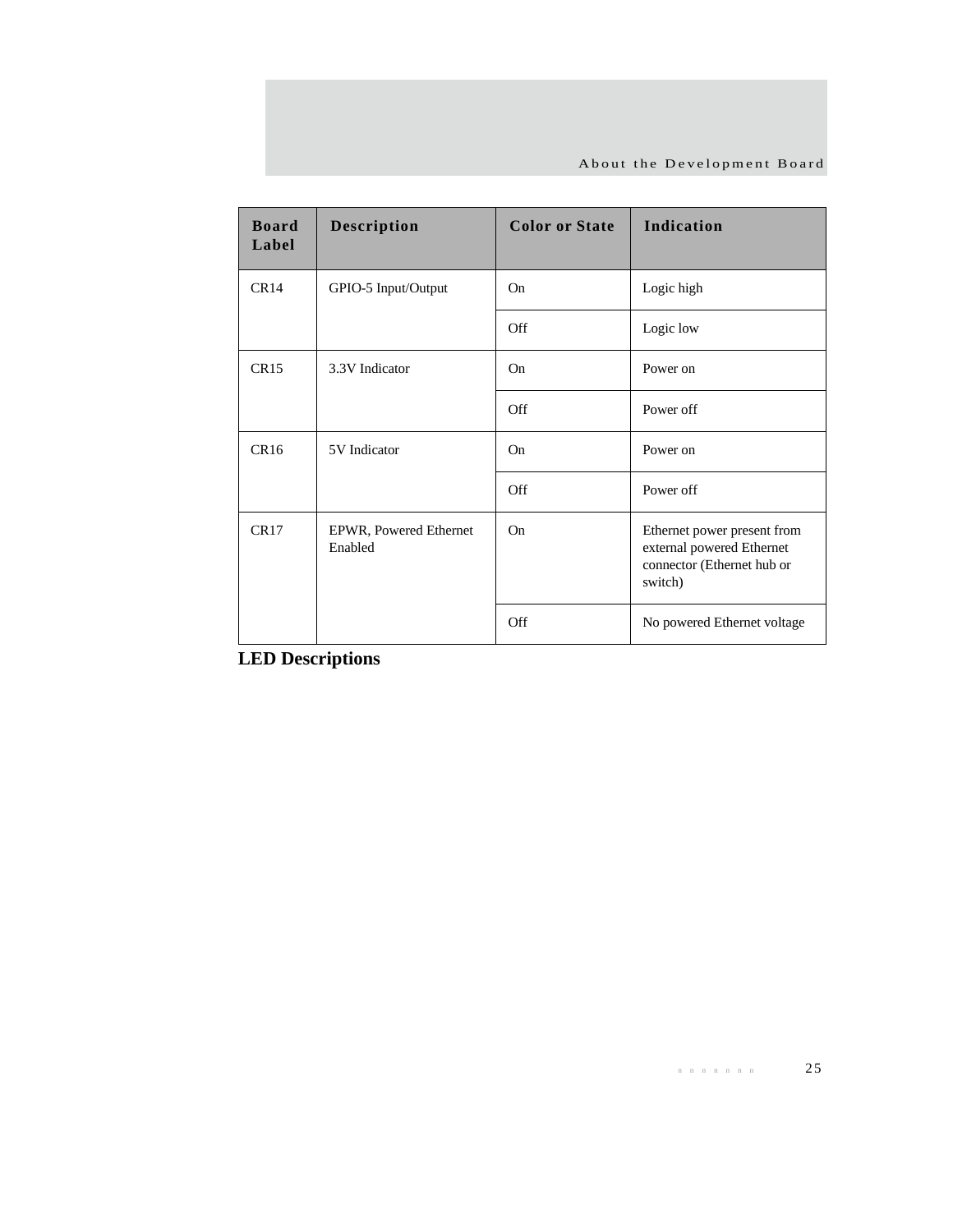$\sim$ 

 $\mathbb{R}^d$ 

# <span id="page-33-0"></span>**Power jack**

 $\mathbf{m}$  and

The Power Jack is a barrel connector that accepts 9 to 30 VDC +/- 5%. The jack is labeled as P11 on the development board. The following table shows the polarity of the power jack.

 $\sim$ 

 $\alpha$  $\sim$ **CONTRACTOR** 

 $\mathbb{R}^d$ 

a a

 $\mathbf{R}$  , and  $\mathbf{R}$  , and  $\mathbf{R}$  , and

ш

| Contact | Polarity          |
|---------|-------------------|
| Center  | $+9$ to $+30$ VDC |
| Outer   | Ground            |

**Power Jack Polarity**

The following figure schematically represents the polarity of the power jack.

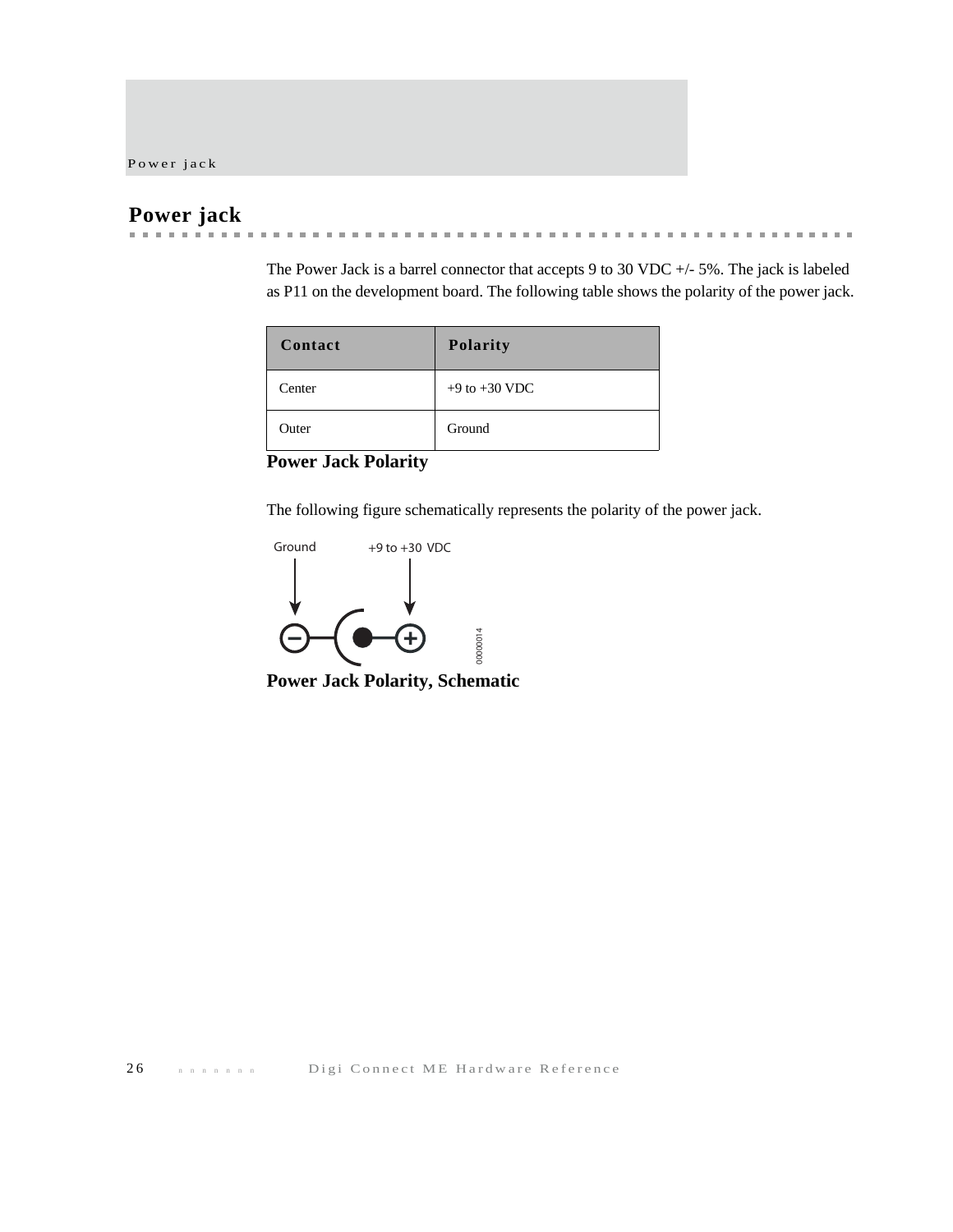$\alpha$ 

**Contract Contract** 

 $\mathbf{R} \cdot \mathbf{R}$  . If

#### <span id="page-34-0"></span>**Test points**  $\mathbf{0}$  ,  $\mathbf{0}$

The development board provides 24 test points that can be identified by board label or test point number. The board labels are adjacent to each test point on the board. The test point numbers are in the development board schematic drawings. The following table lists the test point number, board label, and a brief description of each test point.

| <b>Test</b><br>Point | <b>Board</b><br>Label | <b>Description</b>                        | <b>Test</b><br>Point | <b>Board</b><br>Label | Description        |
|----------------------|-----------------------|-------------------------------------------|----------------------|-----------------------|--------------------|
| TP1                  | RI                    | RI (test point supported<br>only)         | <b>TP13</b>          | GPIO3                 | GPIO-3             |
| TP <sub>2</sub>      | <b>TX</b>             | TXD-2, Transmit,<br>Secondary Serial Port | <b>TP14</b>          | GPIO <sub>4</sub>     | GPIO-4             |
| TP3                  | RX                    | RXD-2, Receive,<br>Secondary Serial Port  | <b>TP15</b>          | GPIO5                 | GPIO-5             |
| TP4                  | <b>CTS</b>            | CTS, Primary Serial Port                  | <b>TP16</b>          | <b>GND</b>            | Ground             |
| TP <sub>5</sub>      | <b>DTR</b>            | DTR, Primary Serial Port                  | <b>TP17</b>          | 3.3V                  | 3.3V Supply        |
| TP <sub>6</sub>      | <b>TX</b>             | TXD, Primary Serial Port                  | <b>TP18</b>          | <b>GND</b>            | Ground             |
| TP7                  | RX                    | RXD, Primary Serial Port                  | <b>TP19</b>          | 5V                    | 5.0V Supply        |
| TP8                  | <b>RTS</b>            | RTS, Primary Serial Port                  | <b>TP20</b>          | <b>RESET</b>          | Reset (active low) |
| TP <sub>9</sub>      | <b>DCD</b>            | DCD, Primary Serial Port                  | <b>TP21</b>          | $E+$                  | Ethernet Power +   |
| <b>TP10</b>          | <b>DSR</b>            | DSR, Primary Serial Port                  | <b>TP22</b>          | $E-$                  | Ethernet Power -   |
| <b>TP11</b>          | GPIO1                 | GPIO-1                                    | <b>TP23</b>          | $V-IN$                | 9-30 VDC Input     |
| <b>TP12</b>          | GPIO <sub>2</sub>     | GPIO-2                                    | <b>TP24</b>          | <b>GND</b>            | Ground             |

#### **Test Point Descriptions**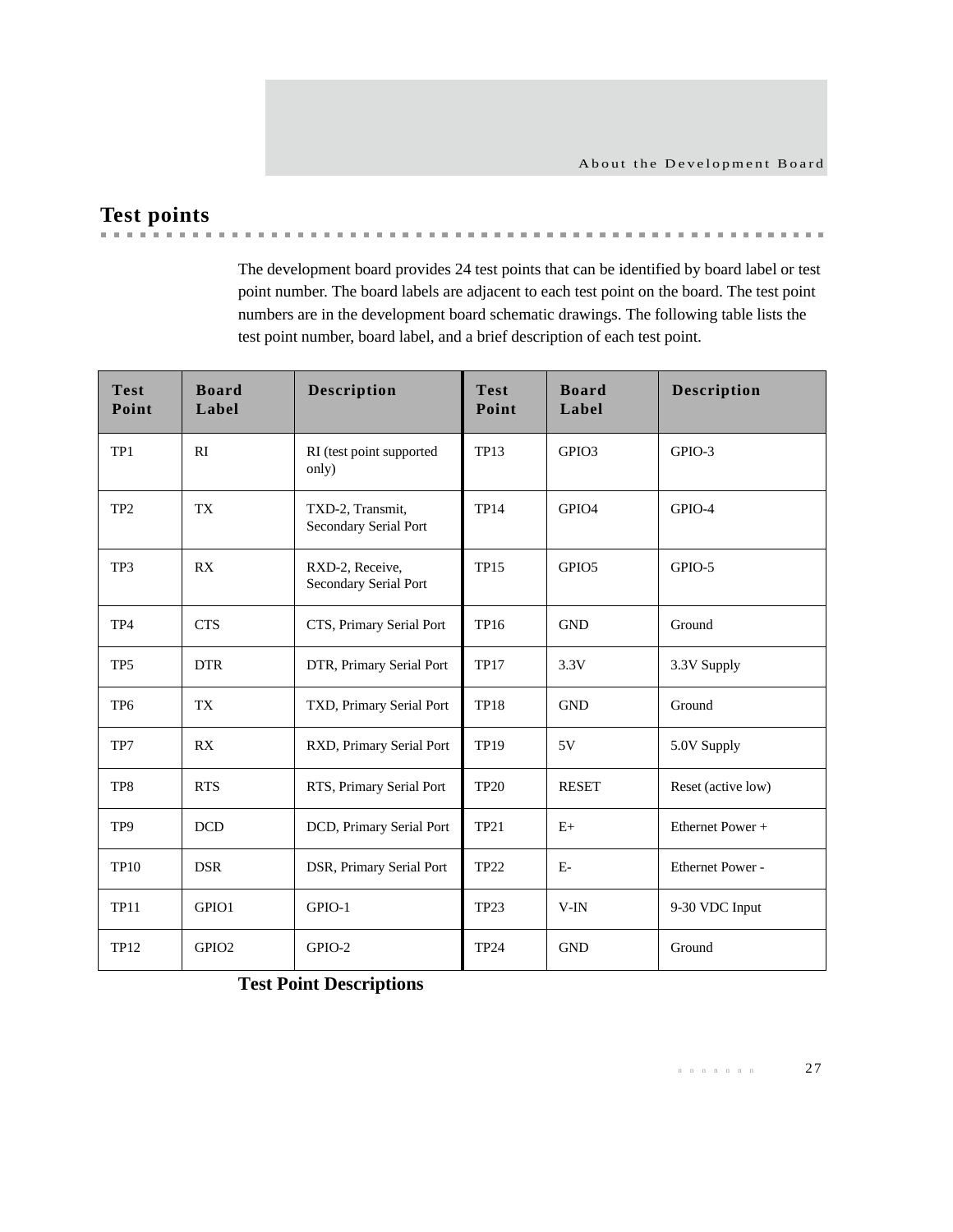Test points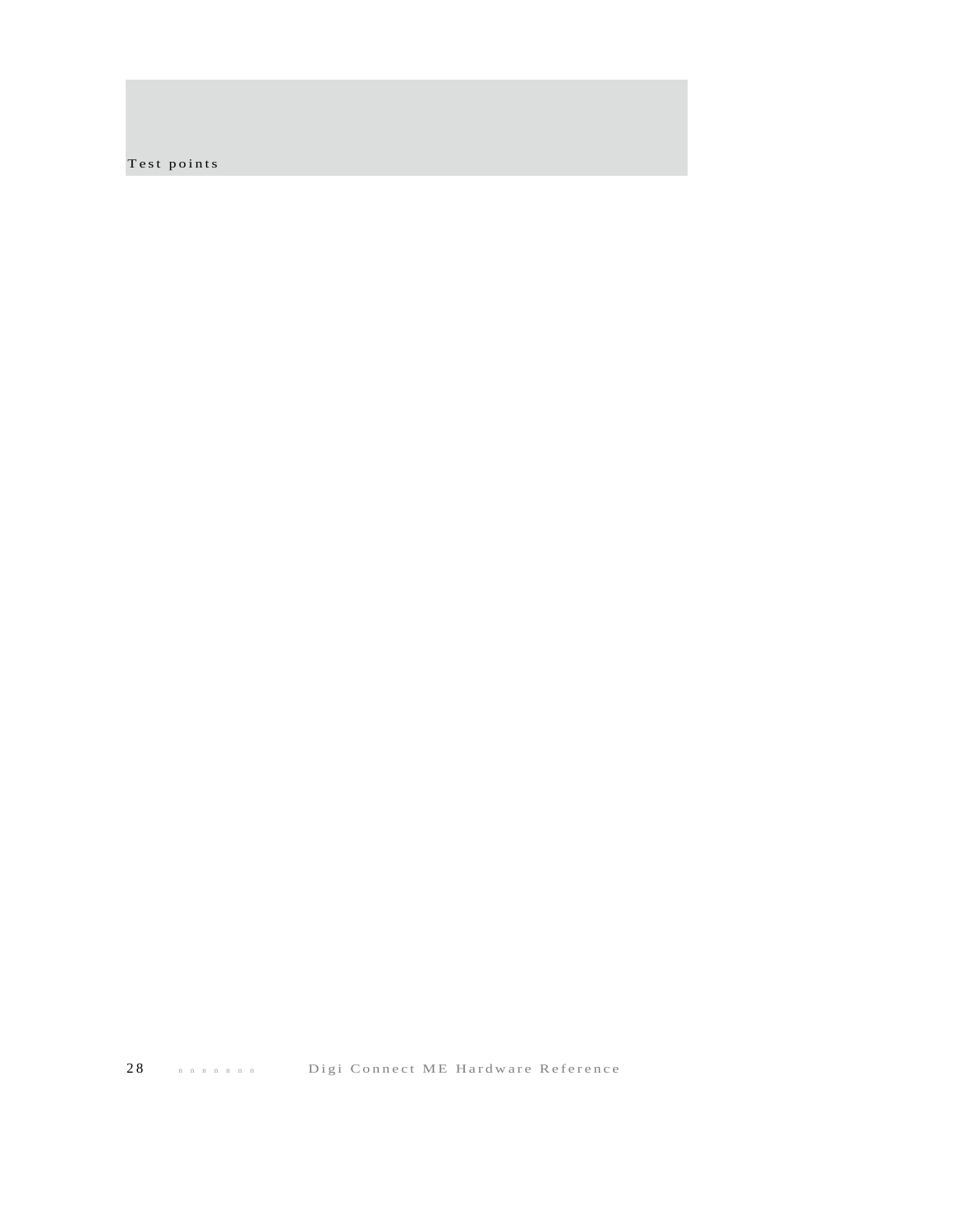# <span id="page-36-0"></span>*Programming Considerations* **A REPORT OF A RIVER AT LCCC.**

**CHAPTER 3**

# <span id="page-36-1"></span>**Overview**

This chapter provides information programmers may require to make use of some Digi Connect ME hardware resources. It provides information on the following topics:

 $\mathbf{m}$  ,  $\mathbf{m}$  ,  $\mathbf{m}$ 

 $\mathbf{m}$  ,  $\mathbf{m}$ 

 $\alpha$  $\sim$  10  $\sim$  10  $\sim$ 

**CONTRACTOR** 

n a m

**CONTRACTOR** 

**If** ["GPIO" on page 30](#page-37-0)

 $\sim$ 

- **I** ["LEDs" on page 32](#page-39-0)
- Reset" on page 33
- **E** ["Flash" on page 34](#page-41-0)
- **E** ["Memory" on page 34](#page-41-1)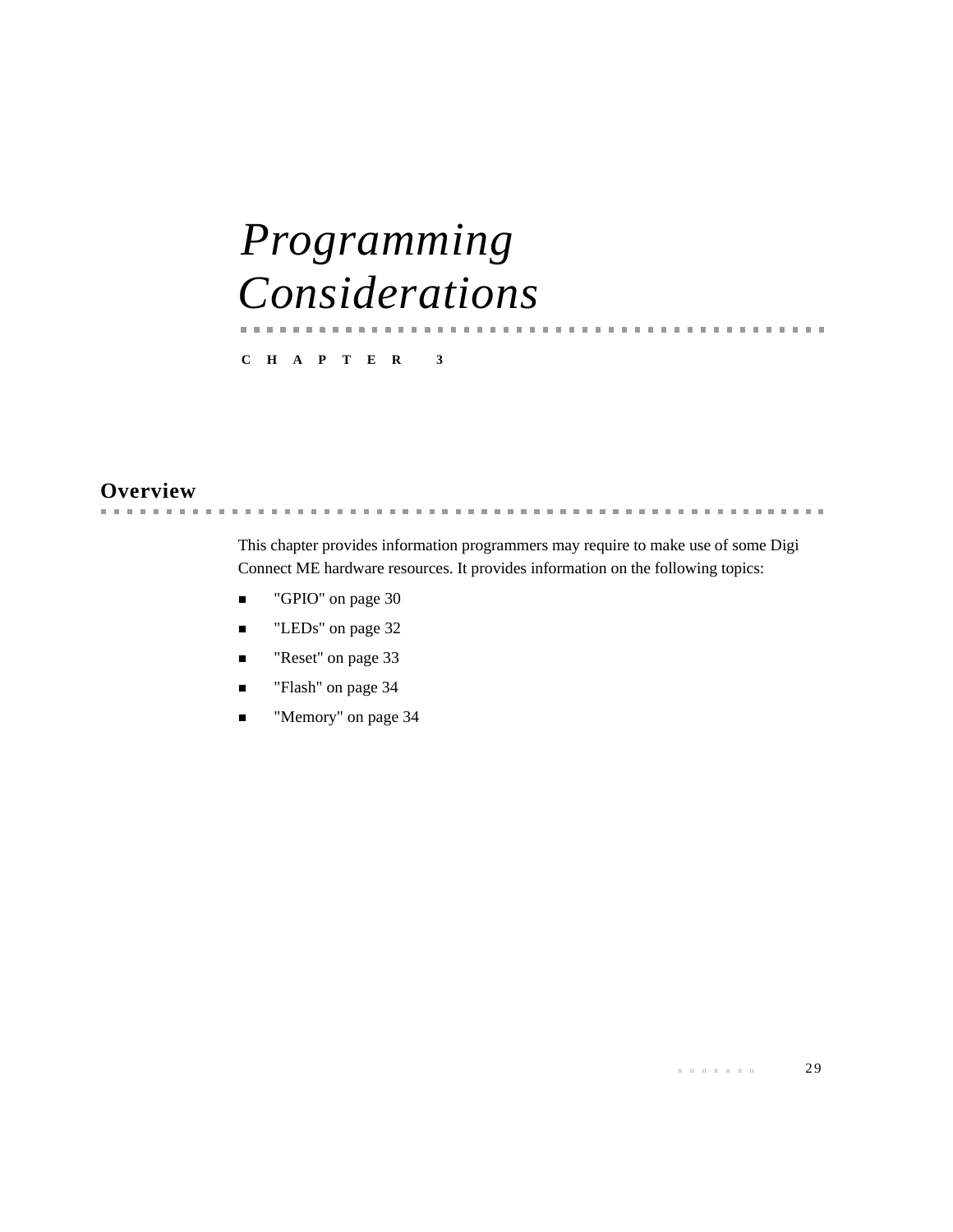# <span id="page-37-0"></span>**GPIO**

#### **General information**

The NS7520 processor supports 16 general purpose I/O (GPIO) lines, some of which are reserved for specific functions and some of which can be customized. These GPIO lines fall into three categories:

. . . . . . . . . . . . . . .

- ! Those labeled "Reserved" in the following table are reserved for a specific use and must not be reprogrammed, or the unit might not operate correctly. Often, these lines are not connected to external interfaces.
- **If the Those labeled "Allocated" in the following table are exposed to an external** interface and allocated to a specific use by the software, but can be customized safely with code modifications.
- ! Those labeled "Available" are exposed to an external interface, not controlled directly by the software, and can be customized.

Two registers govern the 16 GPIO lines. These registers are named PORTA and PORTC. Each GPIO pin has four bits which completely describe its behavior, and each register is responsible for eight GPIO pins. The four bits that describe the GPIO behavior are its mode (CMODE), its direction (CDIR), its special function (CSF--only applicable to PORTC), and the data value. The first three bits describe the functionality of the GPIO pin. The "data" bit provides the current value of the pin when read and allows one to control the value of an output pin when written.

In order to configure any GPIO pin as a GPIO input, the corresponding bit positions in the appropriate register must be configured as: CMODE =  $0$  CDIR =  $0$  CSF =  $0$ 

In order to configure any GPIO pin as a GPIO output, the corresponding bit positions in the appropriate register must be configured as: CMODE =  $0$  CDIR =  $1$  CSF =  $0$ 

Since each register controls 8 GPIO lines, it is safest to read the full 32 bit register, modify the bits corresponding to the GPIO line of interest, and then write the full 32 bits back. In this way, the behavior of the other GPIO lines will be preserved. For more information regarding the format and programming of the GPIO registers, see the *NS7520 Hardware Reference*.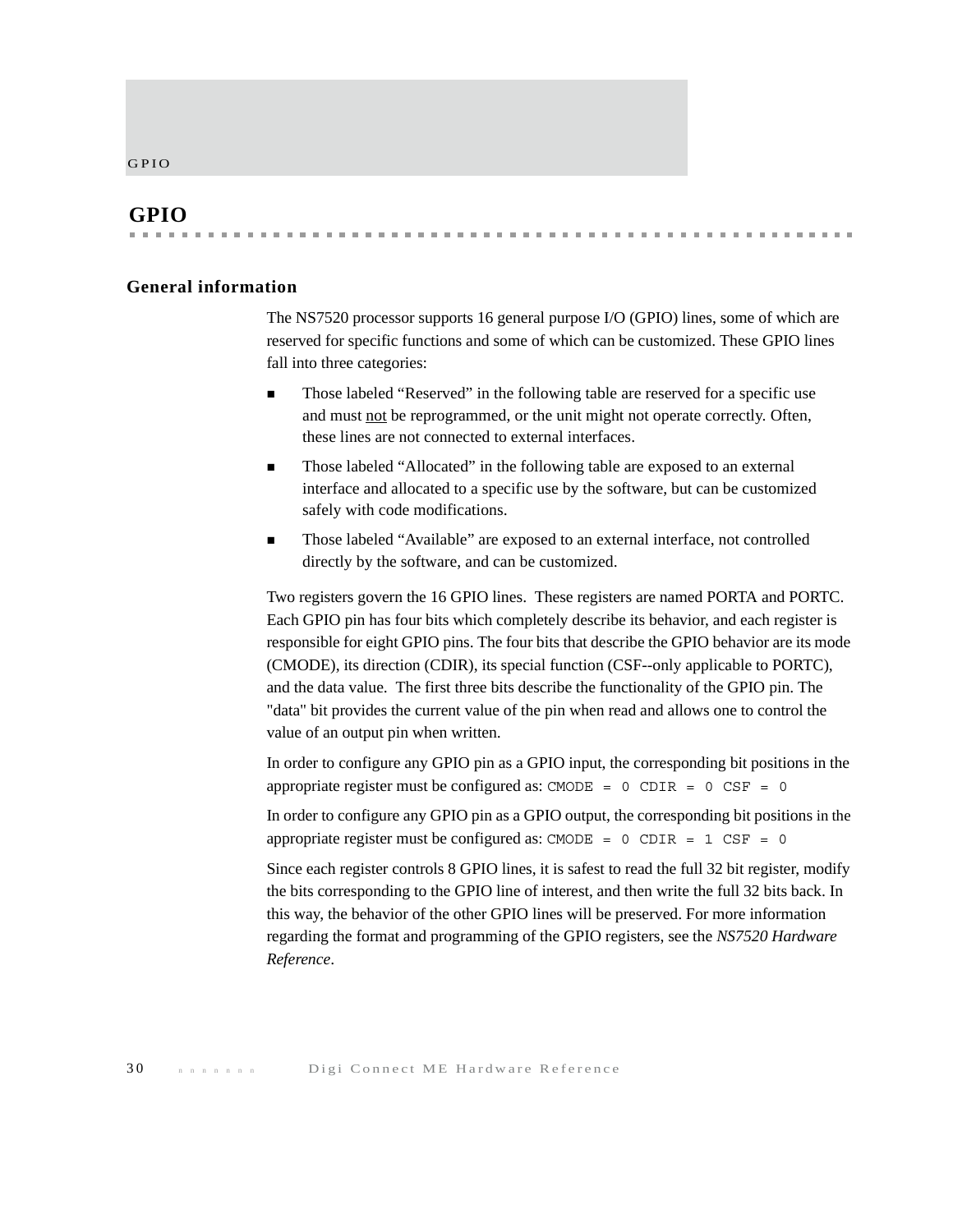# <span id="page-38-0"></span>**Digi Connect ME GPIO pin use**

| <b>Name</b>               | Register<br><b>Bit</b> | Category  | <b>External</b><br>Interface   | Description                                                                                                                                                                                                |
|---------------------------|------------------------|-----------|--------------------------------|------------------------------------------------------------------------------------------------------------------------------------------------------------------------------------------------------------|
| Serial<br>transmit        | PORTA7                 | Allocated | Pin 8 on the 20<br>pin header  | Used for serial transmit. It could be reassigned as<br>GPIO input or output and used for a general<br>purposes.                                                                                            |
| DTR/<br>GPIO5             | PORTA6                 | Allocated | Pin 10 on the 20<br>pin header | Used for the serial DTR signal. It can be reassigned<br>as either GPIO input or output and used for a<br>general purpose. If used in conjunction with the<br>development board, this pin maps to GPIO5.    |
| RTS/<br>GPIO4             | PORTA5                 | Allocated | Pin 9 on the 20<br>pin header. | Used for the serial RTS signal. It could be<br>reassigned as either GPIO input or output and used<br>for a general purpose. If used in conjunction with<br>the development board, this pin maps to GPIO4.  |
| NA                        | PORTA4                 | Reserved  | NA                             | NA                                                                                                                                                                                                         |
| Serial<br>receive         | PORTA3                 | Allocated | Pin 7 on 20 pin<br>header,     | Used for serial receive. It could be reassigned as<br>either GPIO input or output and used for a general<br>purpose.                                                                                       |
| DSR/<br>GPIO3             | PORTA2                 | Allocated | Pin 12 on 20 pin<br>header     | Used for the serial DSR signal. It could be<br>reassigned as either GPIO input or output and used<br>for a general purpose. If used in conjunction with<br>the development board, this pin maps to GPIO3.  |
| CTS/<br>GPIO <sub>2</sub> | PORTA1                 | Allocated | Pin 11 on 20 pin<br>header     | Used for the serial CTS signal, but could be<br>reassigned as either GPIO input or output and used<br>for a general purpose. If used in conjunction with<br>the development board, this pin maps to GPIO2. |
| DCD/<br>GPIO1             | PORTA0                 | Allocated | Pin 13 on 20 pin<br>header.    | Used for the serial DCD signal, but could be<br>reassigned as either GPIO input or output and used<br>for a general purpose. If used in conjunction with<br>the development board, this pin maps to GPIO1. |
| <b>NA</b>                 | PORTC7                 | Reserved  | <b>NA</b>                      | <b>NA</b>                                                                                                                                                                                                  |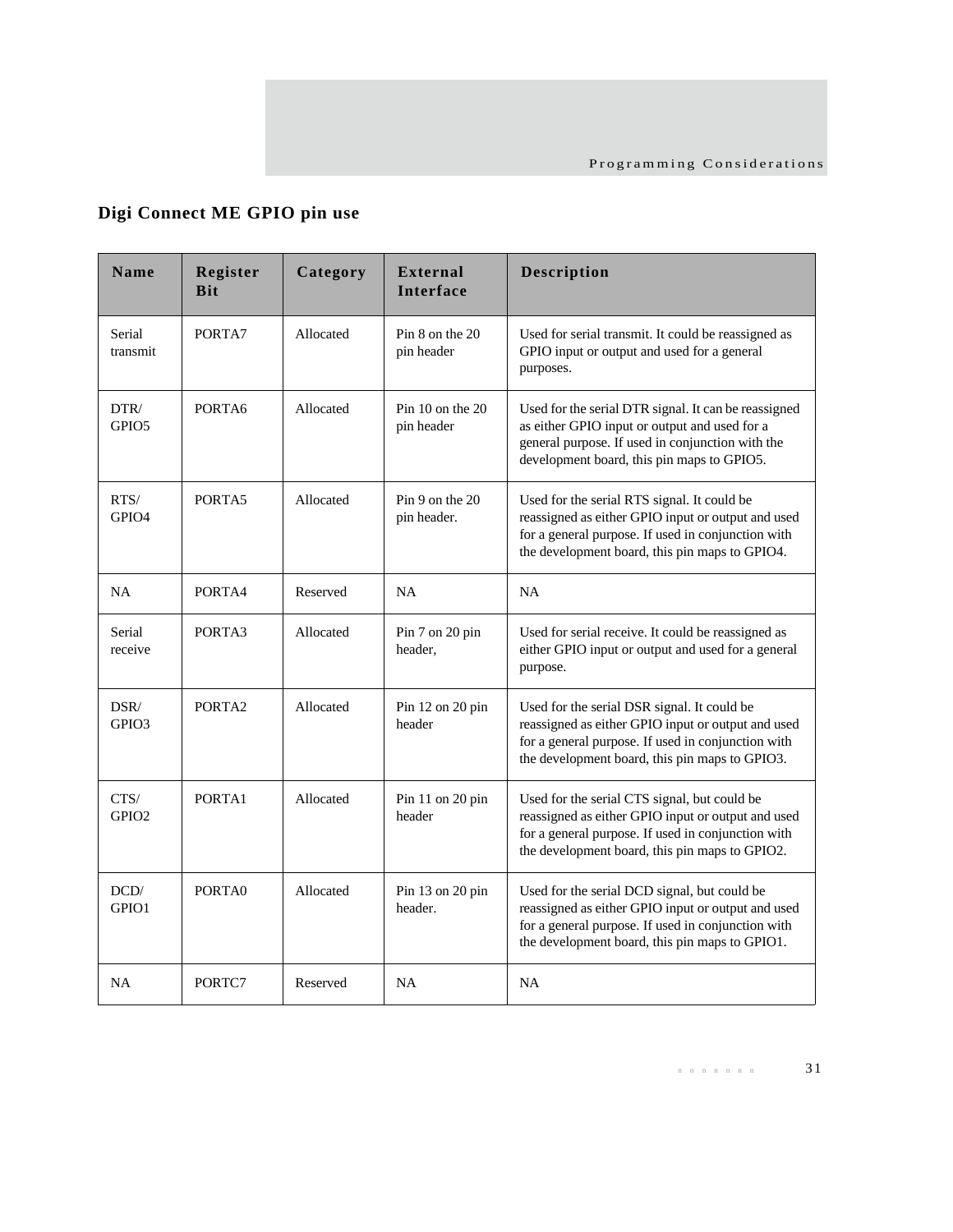| <b>Name</b>         | Register<br><b>Bit</b>        | Category  | External<br><b>Interface</b>   | Description                                                                                                                                                                                                    |
|---------------------|-------------------------------|-----------|--------------------------------|----------------------------------------------------------------------------------------------------------------------------------------------------------------------------------------------------------------|
| Green<br><b>LED</b> | PORTC <sub>6</sub>            | Allocated | Connected to the<br>green LED  | Used as the Ethernet activity LED, but could be<br>reassigned as a general purpose LED. It must<br>remain a GPIO output for the LED to operate<br>correctly. The LED is lit when the signal is a logic<br>low. |
| /INIT               | PORTC <sub>5</sub>            | Available | Pin $20$ on $20$ pin<br>header | Can be configured for either GPIO input or GPIO<br>output                                                                                                                                                      |
| <b>NA</b>           | PORTC4-<br>PORTC <sub>0</sub> | Reserved  | <b>NA</b>                      | <b>NA</b>                                                                                                                                                                                                      |

# <span id="page-39-0"></span>**LEDs**

m.  $\sim$  $\equiv$  $\alpha$  $\equiv$  $\sim$  $\sim 100$  $\sim$  $\sim$  $\sim$  $\sim$  $\equiv$ 

### **General information**

The Digi Connect ME has two types of LEDs:

- ! An LED connected directly to GPIO pins on the processor and controlled directly in software
- ! An LED connected to other hardware components (normally the Ethernet hardware) and not directly programmable by the operating system

The development kit, by default, correctly configures the GPIO connected to the LED (PORTC6) as an output and then uses this LED to represent Ethernet activity. For more information regarding the control of LEDs, see the *Net+Works with GNU Tools BSP Porting Guide*.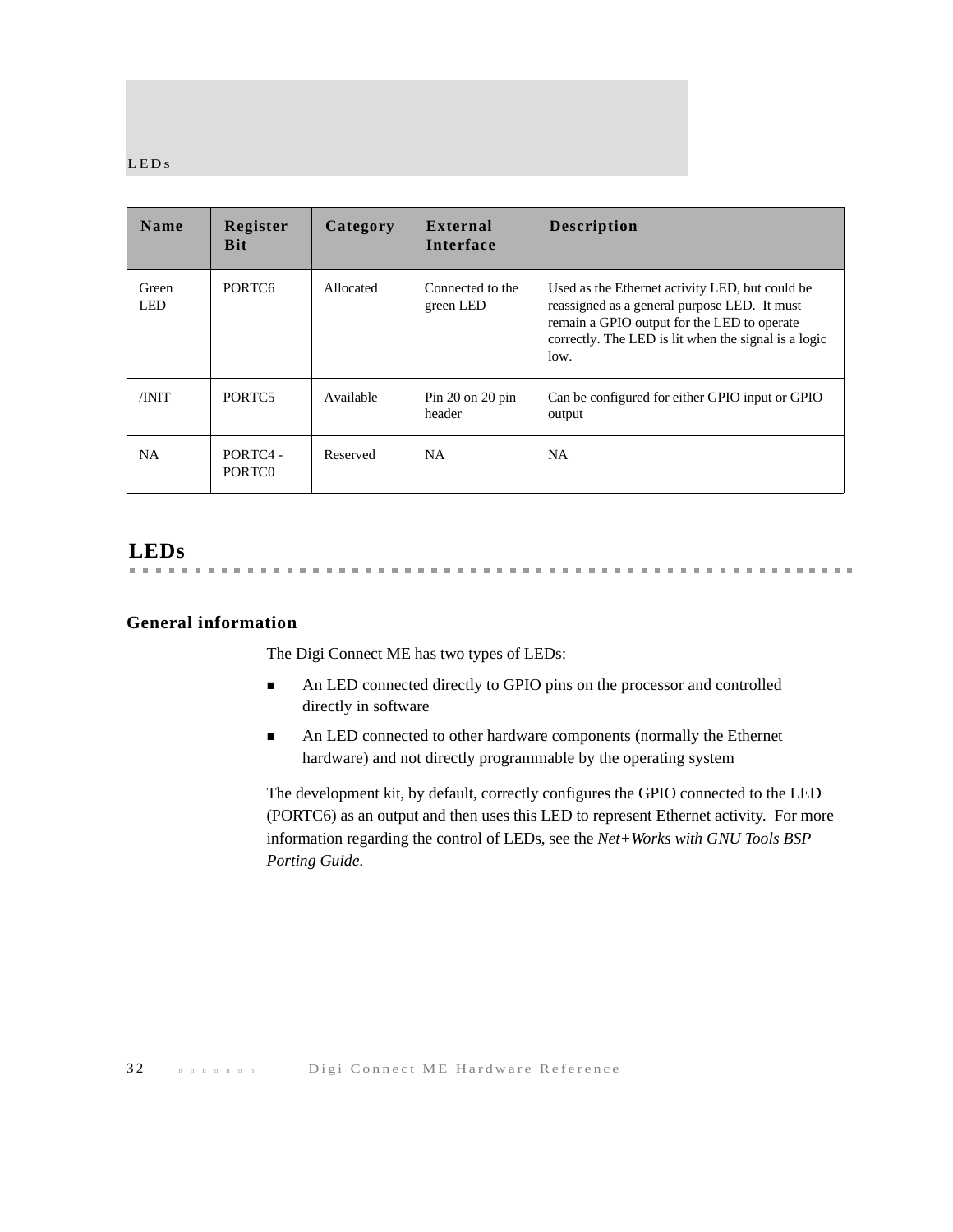#### **About Digi Connect ME LEDs**

| <b>LED</b> | <b>Description</b>                                                                                                                                                          |
|------------|-----------------------------------------------------------------------------------------------------------------------------------------------------------------------------|
| Yellow     | This is wired directly to Ethernet hardware and provides an indication of link.                                                                                             |
| Green      | This software programmable LED is wired to processor GPIO register bit<br>PORTC6 and is wired to be lit when low. The default behavior is to blink on<br>Ethernet activity. |

### <span id="page-40-1"></span><span id="page-40-0"></span>**Reset**

#### **Hard reset**

The Digi Connect ME supports a hardware reset via pin 14 of the 20-pin header. The unit is forced into a hard reset when this pin is pulled low. When plugged into a development board, this pin is wired to the push button at SW3. As a result, this switch acts as a hard reset button.

#### **Soft reset**

Net+OS provides an internal facility to enact a soft reset, but it is the responsibility of a specific implementation to choose a reasonable trigger to invoke it. One choice is to use a GPIO pin as a signal to trigger a soft reset. The Digi Connect ME has one GPIO pin named "/INIT" (PORTC5) that is not normally assigned to any other task. It is an ideal candidate for a soft reset. The signal is exposed via pin 20 on the 20-pin header, so it can be controlled by an embedded host. When plugged into the development board, the /INIT signal is pulled high, unless a jumper is placed across pins 2 and 3 of jumper block P12. In this way, placing the jumper simulates pressing a soft reset button.

The naresetapp example application demonstrates a simple mechanism for monitoring a GPIO pin and then initiating a soft reset when the pin achieves a particular value.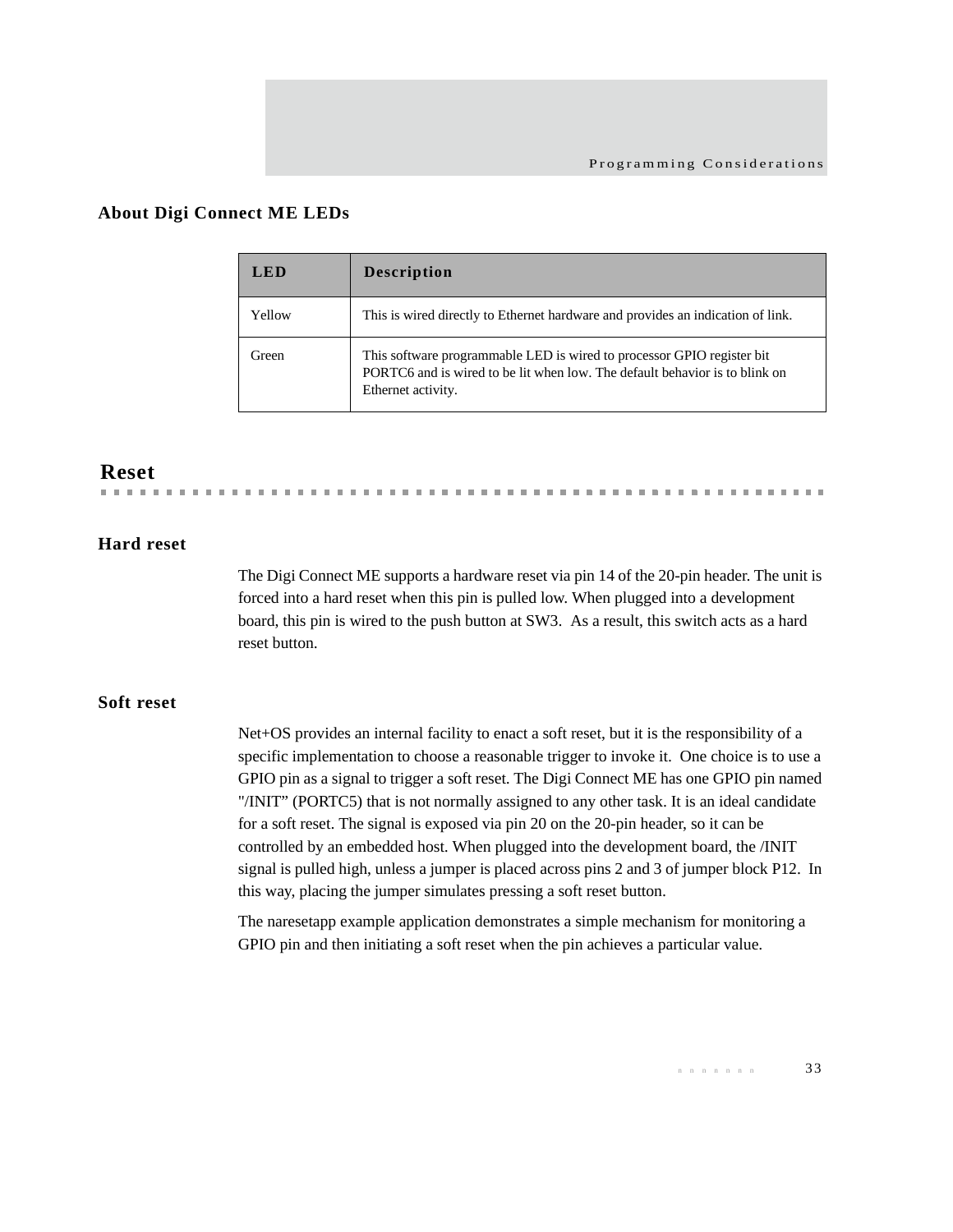# <span id="page-41-0"></span>**Flash**

#### **General information**

Logical regions with Digi Connect ME flash are assigned to particular uses. As a result, its use for general purposes in development kit applications is limited.

**ALCOHOL: NO** 

In particular, the flash file system region can be used for general purposes if the BSP is not configured to create the flash files system, and all but the first sector of the NVRAM region can be used since the Net+OS NVRAM parameters currently (easily) fit into one sector. See the table that follows for specific information.

**Note** The Boot, POST, and Reserved sections should not be touched.

#### **Digi Connect ME flash mappings**

| Region      | <b>Sector</b> | <b>Size</b> | Region       | <b>Sector</b> | <b>Size</b> |
|-------------|---------------|-------------|--------------|---------------|-------------|
| <b>Boot</b> | $0 - 4$       | 128KB       | <b>NVRAM</b> | $23 - 25$     | 192KB       |
| <b>POST</b> | $5 - 6$       | 128KB       | File system  | $26 - 33$     | 512KB       |
| Image       | $7 - 22$      | 1MB         | Reserved     | 34            | 64KB        |

## <span id="page-41-1"></span>**Memory**

Digi Connect ME has 8 MB of SDRAM memory, which is controlled by chip select 1, located at 0x00000000 in the processor address space and aliased at 0x04000000 and 0x08000000. The application program (EOS) is loaded at address 0x08080000.

**CONTRACTOR**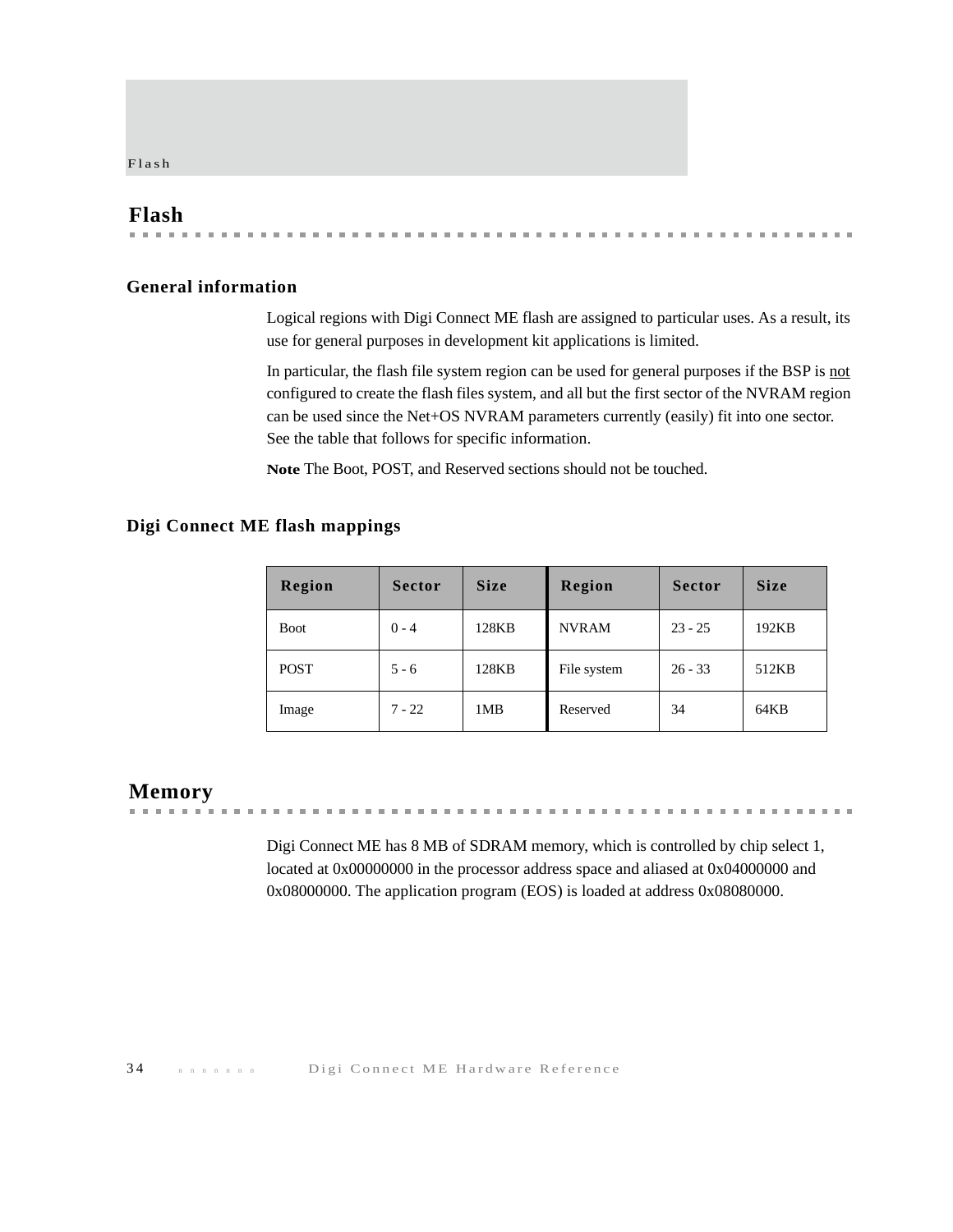# <span id="page-42-0"></span>*Module Specifications*

#### **APPENDIX A**

# <span id="page-42-1"></span>**Mechanical**

- **•** Length: 1.445 in.  $(36.703 \text{ mm})$
- $\blacksquare$  Width: 0.75 in. (19.05 mm)
- ! Height: 0.735 in. (18.669 mm)
- **EXEC** Device/serial interface connector: 20-pin micro header (10-pin double row) with .50-inch (1.27-mm) pitch (Samtec P/N FTS-110-01-F-DV-TR or similar). Positions 3 through 6 are removed.

# <span id="page-42-2"></span>**Environmental**

• Ambient Temperature: -40<sup>0</sup>F to 185<sup>0</sup>F (-40<sup>0</sup>C to 85<sup>0</sup>C)

- Storage Temperature: -40<sup>0</sup>F to 257<sup>0</sup>F (-40<sup>0</sup>C to 125<sup>0</sup>C)
- $\blacksquare$  Humidity: 5% to 90%
- $\blacksquare$  Altitude: 12,000 feet (3657.60 meters)

. . . . . . . . . . . .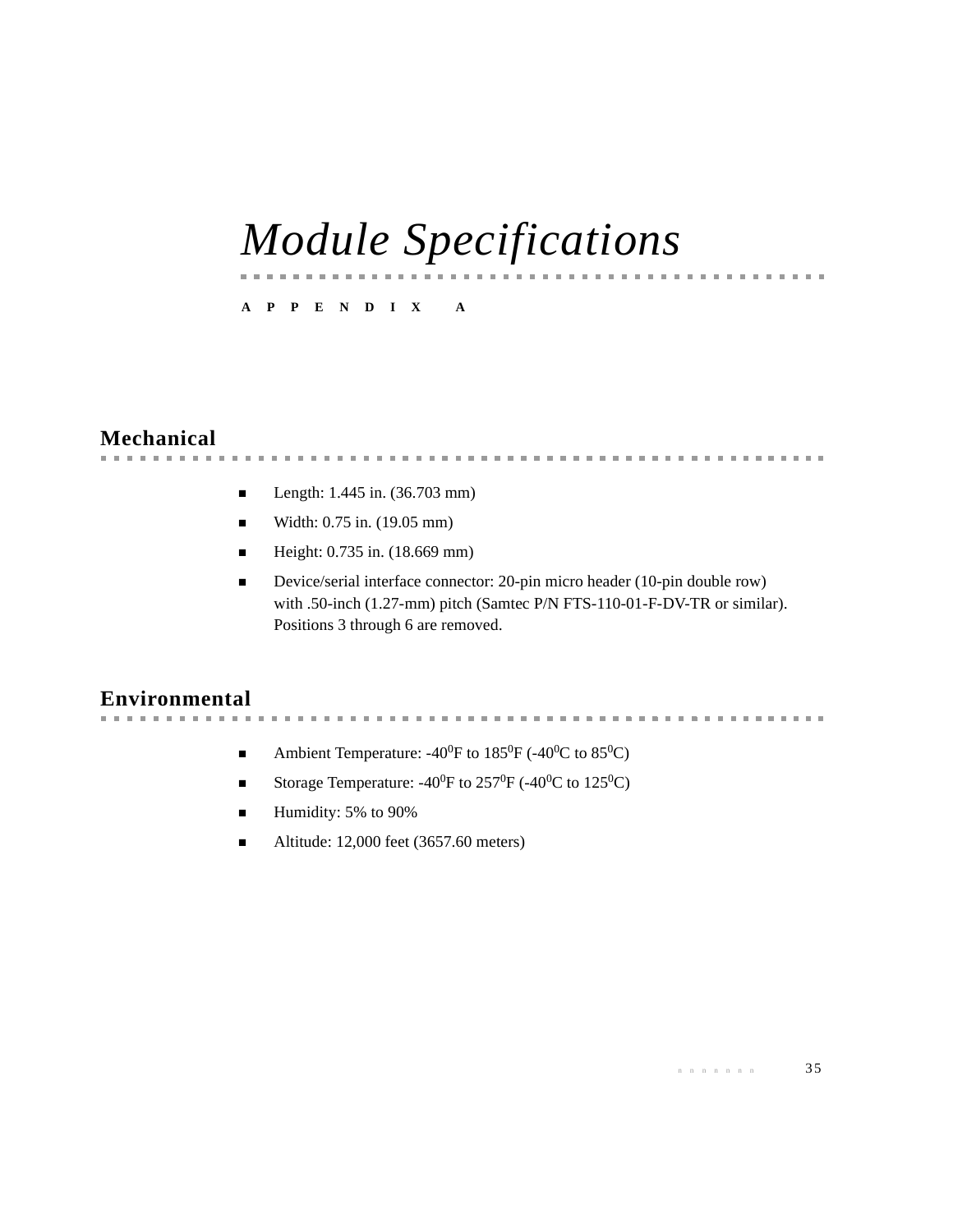## <span id="page-43-0"></span>**Network interface**

- $\blacksquare$  RJ-45 connector (8-pin)
- $\blacksquare$  10/100BASE-T
- ! Half-duplex and full-duplex support
- Cable: A shielded RJ-45 cable must be used to connect the module to the network. The shield must make contact with the tabs of the RJ-45 enclosure on the module.

. . . . . . . . . . . .

 $\sim$ 

. . . . . . . . . .

# <span id="page-43-1"></span>**Serial interface**

One TTL serial interface (CMOS 3.3v) with full modem control signals (DTR, DSR, DCD, RTS, CTS).

#### <span id="page-43-2"></span>**Data rates (bps)**

50, 110, 134, 150, 200, 300, 600, 1200, 2400, 3600, 4800, 9600, 19200, 38400, 57600, 115200, 230400

### <span id="page-43-3"></span>**Flow control options**

the contract of the contract of the con-

RTS/CTS, XON/XOFF, None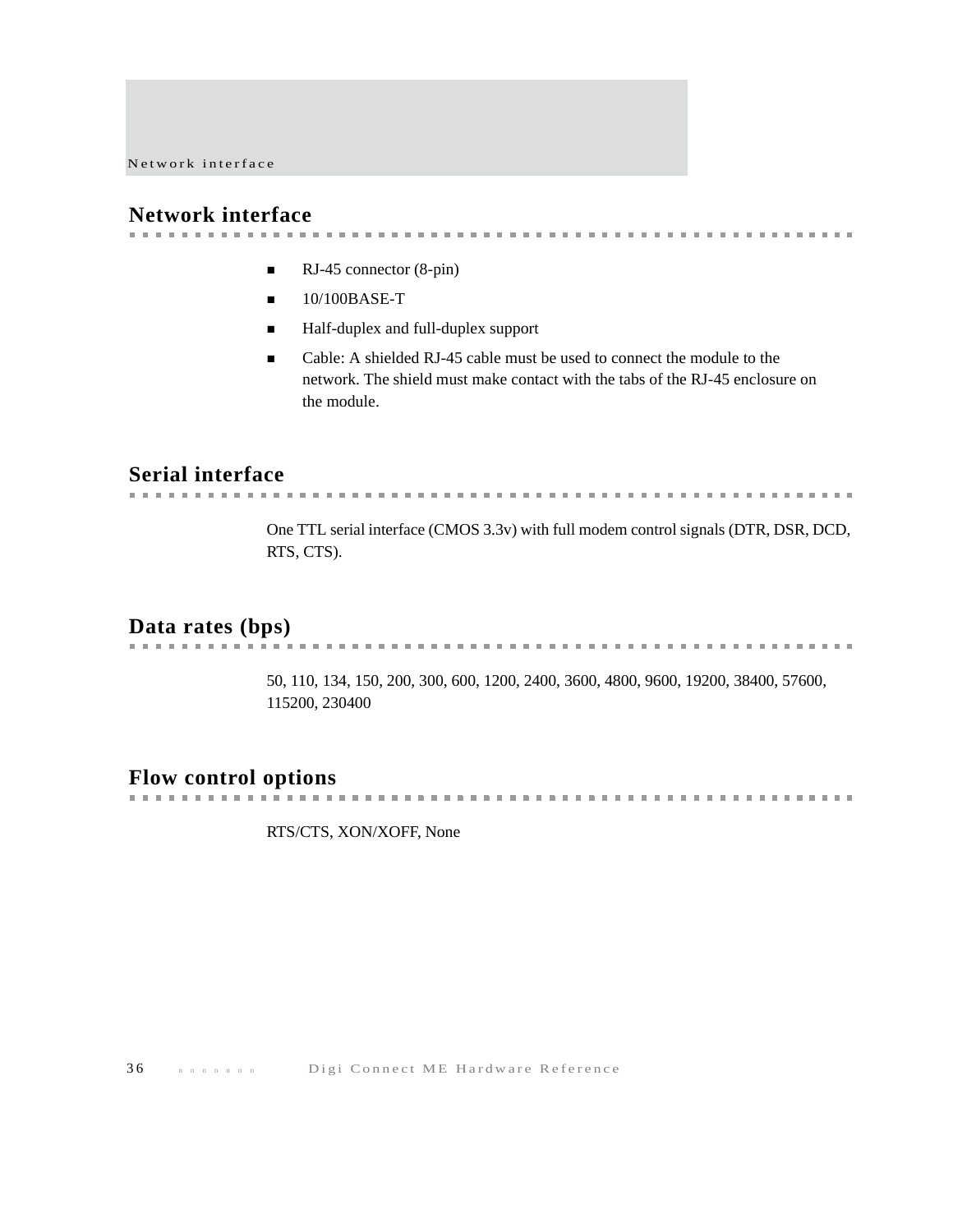#### <span id="page-44-0"></span>**GPIO**

. . . . . . . . . .  $\mathbf{0}$  , and  $\mathbf{0}$ **CONTRACTOR**  $\label{eq:3.1} \mathbf{H} = \mathbf{H} + \mathbf{H} + \mathbf{H} + \mathbf{H} + \mathbf{H} + \mathbf{H} + \mathbf{H}$ 

> Five GPIO (General Purpose Input/Output) ports are selectable between modem control and GPIO as follows:

- $\blacksquare$  RTS/GPIO 4
- **DTR/GPIO 5**
- **CTS/GPIO 2**
- DCD/GPIO 1
- **DSR/GPIO 3**

# <span id="page-44-2"></span><span id="page-44-1"></span>**DC characteristics**

The following tables provide DC characteristics for operating conditions, inputs, and outputs.

| Symbol   | Description                            | Min   | Typ | Max            | Unit |
|----------|----------------------------------------|-------|-----|----------------|------|
| $V_{CC}$ | <b>Supply Voltage</b>                  | 3.14  | 3.3 | 3.45           | V    |
| $I_{CC}$ | <b>Supply Current</b>                  |       | 250 | 300            | mA   |
| $I_{IL}$ | Input Current as "0"<br>(no pull-up)   | 10    |     | 10             | μA   |
| $I_{IH}$ | <b>Input Threshold</b><br>(no pull-up) | $-10$ |     | 10             | μA   |
| $I_{OZ}$ | HighZ Leakage Current                  | $-10$ |     | 10             | μA   |
| $I_{OD}$ | <b>Output Drive Strength</b>           |       |     | $\overline{c}$ | mA   |
| $C_{IO}$ | Pin Capacitance $(V_0=0)$              |       |     | $\overline{4}$ | pF   |

## **Operating Conditions**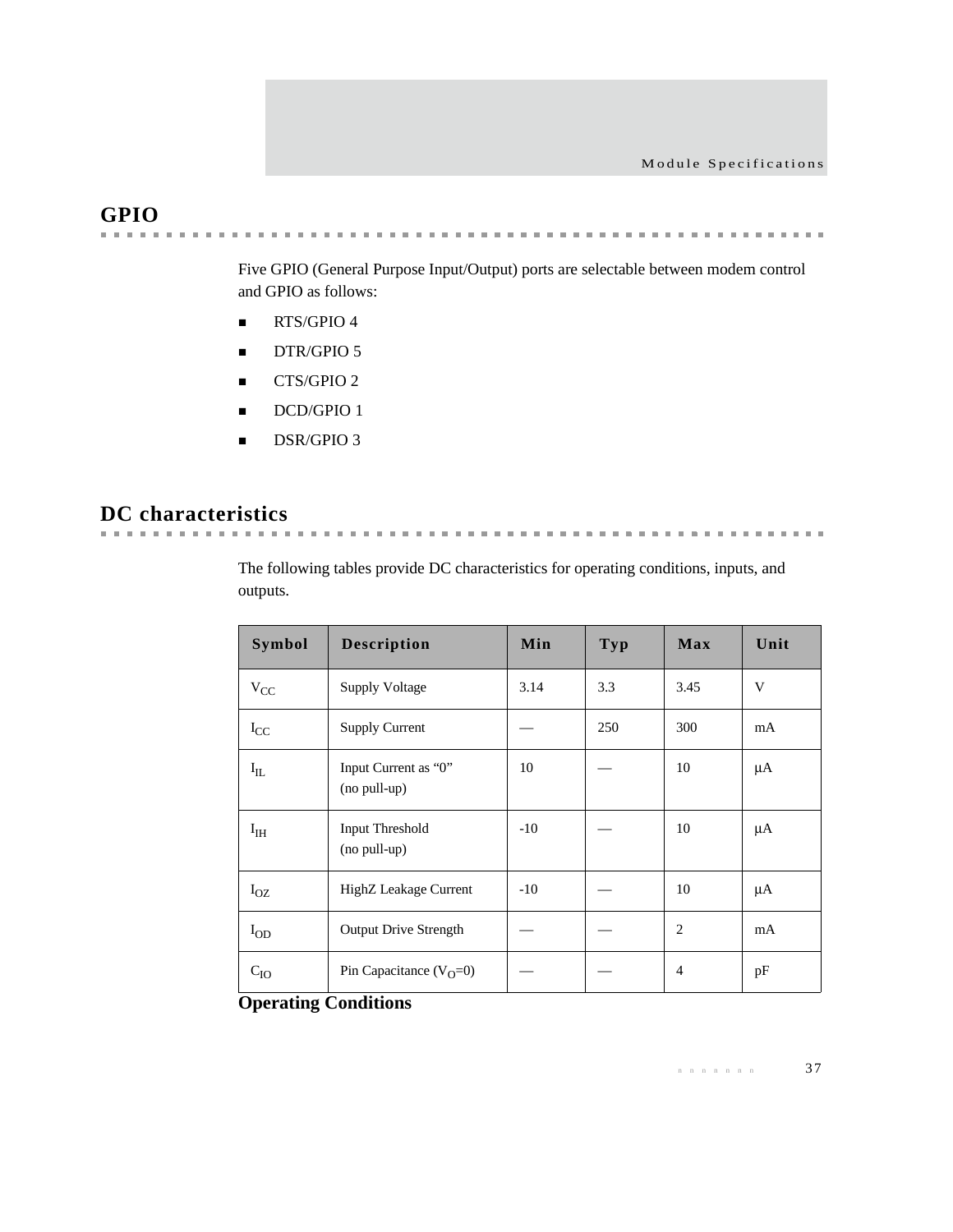| Symbol          | <b>Description</b> | Min           | Typ | Max           | Unit |
|-----------------|--------------------|---------------|-----|---------------|------|
| V <sub>IH</sub> | Input High Voltage | ົ             |     | 3.45          |      |
|                 | Input Low Voltage  | $V_{SS}$ -0.3 |     | $0.2^*V_{CC}$ |      |
| <b>.</b>        |                    |               |     |               |      |

#### **Inputs**

| Symbol        | Description                | Min | <b>Typ</b> | Max  | Unit |
|---------------|----------------------------|-----|------------|------|------|
| $\rm{V_{OH}}$ | <b>Output High Voltage</b> | 2.4 |            | 3.45 |      |
| $V_{OL}$      | <b>Output Low Voltage</b>  | 0   |            | 0.4  |      |

# **Outputs**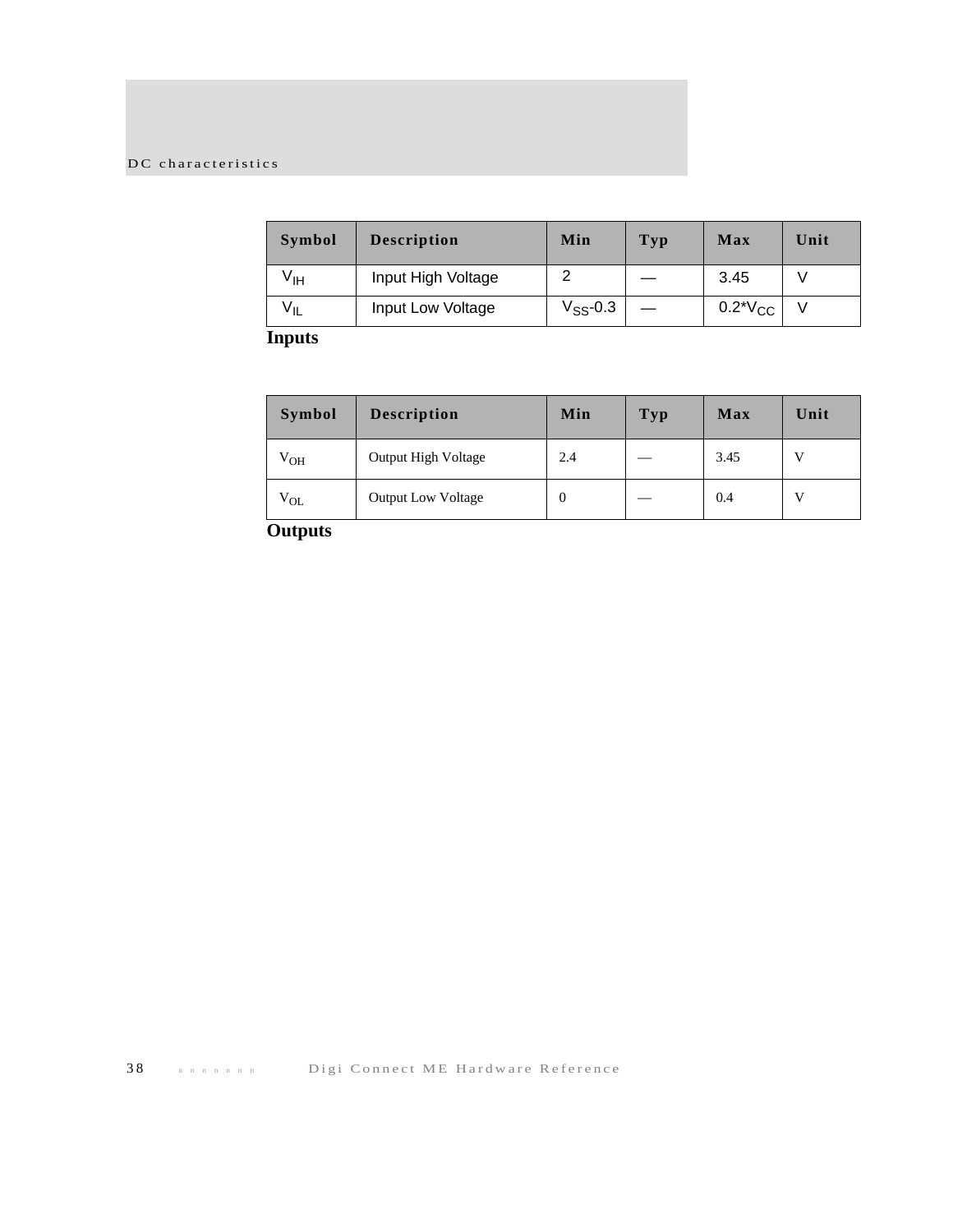# <span id="page-46-0"></span>*Certifications*

**APPENDIX B**

This product complies with the following standards.

# <span id="page-46-1"></span>**FCC Part 15 Class B**

#### **Radio frequency interference (RFI)(FCC 15.105)**

The Digi Connect ME embedded module has been tested and found to comply with the limits for Class B digital devices pursuant to Part 15 Subpart B, of the FCC Rules. These limits are designed to provide reasonable protection against harmful interference in a residential environment. This equipment generates, uses, and can radiate radio frequency energy, and if not installed and used in accordance with the instruction manual, may cause harmful interference to radio communications. However, there is no guarantee that interference will not occur in a particular installation. If this equipment does cause harmful interference to radio or television reception, which can be determined by turning the equipment off and on, the user is encouraged to try and correct the interference by one or more of the following measures:

- **EXECUTE:** Reorient or relocate the receiving antenna.
- **IDED** Increase the separation between the equipment and the receiver.
- **EXECONDER** Connect the equipment into an outlet on a circuit different from that to which the receiver is connected.
- Consult the dealer or an experienced radio/TV technician for help.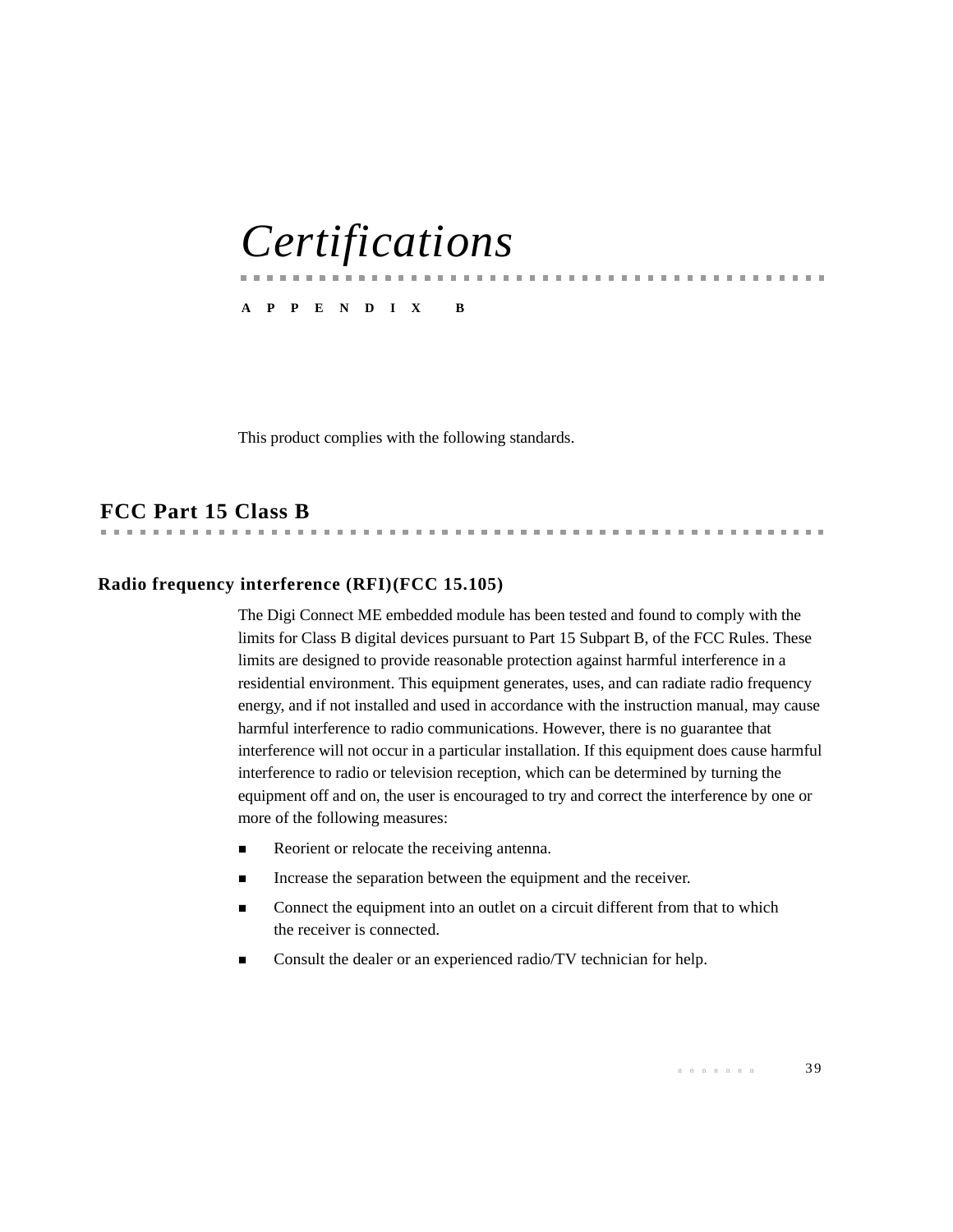#### **Labeling requirements (FCC 15.19)**

This device complies with Part 15 of FCC rules. Operation is subject to the following two conditions: (1) this device may not cause harmful interference, and (2) this device must accept any interference received, including interference that may cause undesired operation.

#### **Modifications (FCC 15.21)**

Changes or modifications to this equipment not expressly approved by Digi may void the user's authority to operate this equipment.

### <span id="page-47-0"></span>**Industry Canada**

This digital apparatus does not exceed the Class B limits for radio noise emissions from digital apparatus set out in the Radio Interference Regulations of the Canadian Department of Communications.

**CONTRACTOR** 

Le present appareil numerique n'emet pas de bruits radioelectriques depassant les limites applicables aux appareils numeriques de la class B prescrites dans le Reglement sur le brouillage radioelectrique edicte par le ministere des Communications du Canada."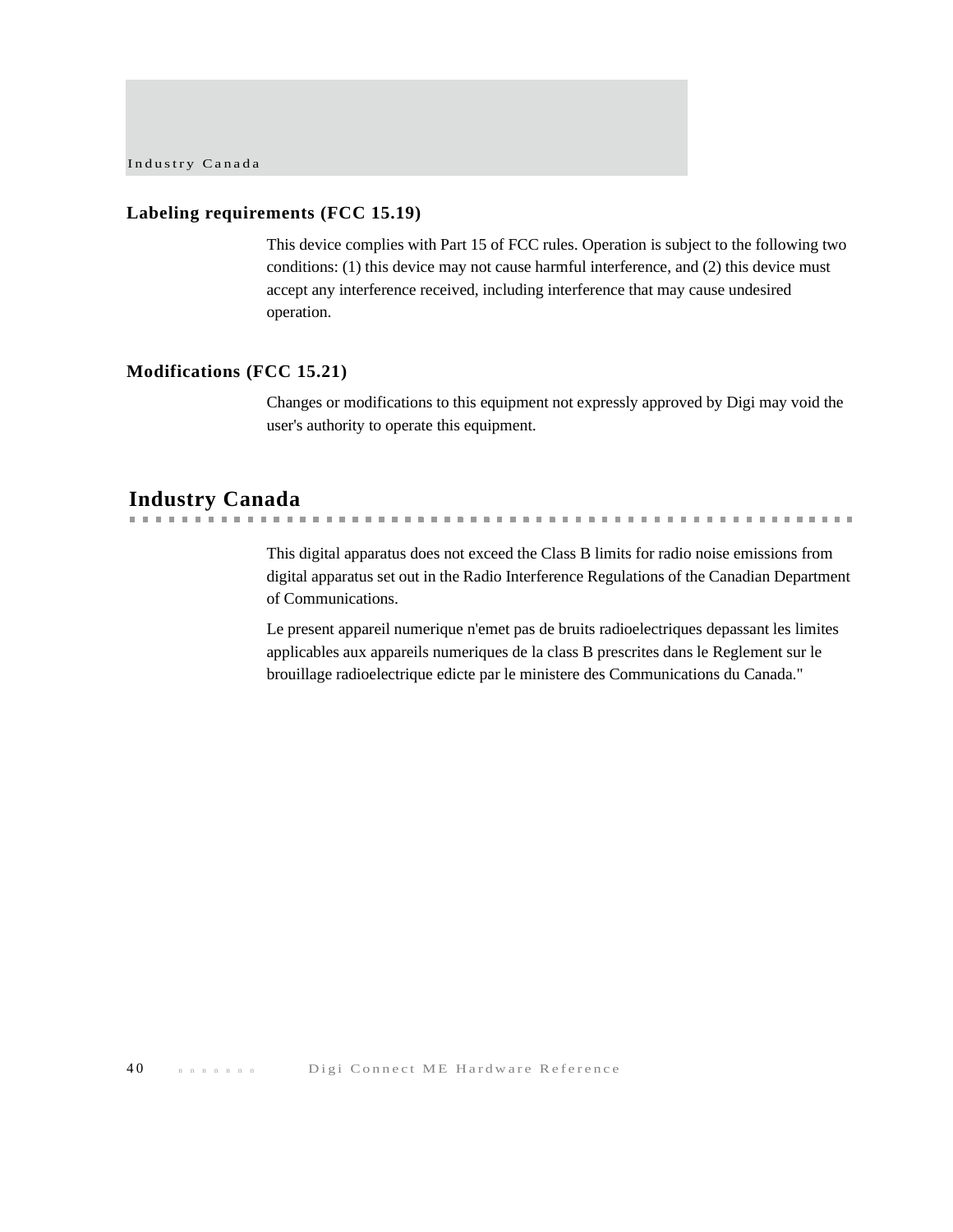$\mathbf{H}$  ,  $\mathbf{H}$  ,  $\mathbf{H}$  ,  $\mathbf{H}$ 

. . . . . . . . . . . . . . .

 $\sim 10$  $\sim$ 

 $\mathbf{u}$  $\mathbf{m}$ 

# <span id="page-48-0"></span>**Declaration of Conformity**

(In accordance with FCC Dockets 96-208 and 95-19)

 $\mathbf{H}$  ,  $\mathbf{H}$  ,  $\mathbf{H}$  ,  $\mathbf{H}$ 

| <b>Manufacturer's Name:</b>        | Digi International                              |
|------------------------------------|-------------------------------------------------|
| <b>Corporate Headquarters:</b>     | 11001 Bren Road East<br>Minnetonka MN 55343     |
| <b>Manufacturing Headquarters:</b> | 10000 West 76th Street<br>Eden Prairie MN 55344 |

m. **III THE R** 

Digi International declares, that the product:

| <b>Product Name:</b> | Digi Connect ME embedded module |
|----------------------|---------------------------------|
| Model Numbers:       | 50000866-01                     |
|                      | 50000866-02                     |

to which this declaration relates, meets the requirements specified by the Federal Communications Commission as detailed in the following specifications:

- Part 15, Subpart B, for Class B Equipment
- **ECC Docket 96-208 as it applies to Class B personal**
- **Exercise 2.5** Computers and Peripherals

The product listed above has been tested at an External Test Laboratory certified per FCC rules and has been found to meet the FCC, Part 15, Class B, Emission Limits. Documentation is on file and available from the Digi International Homologation Department.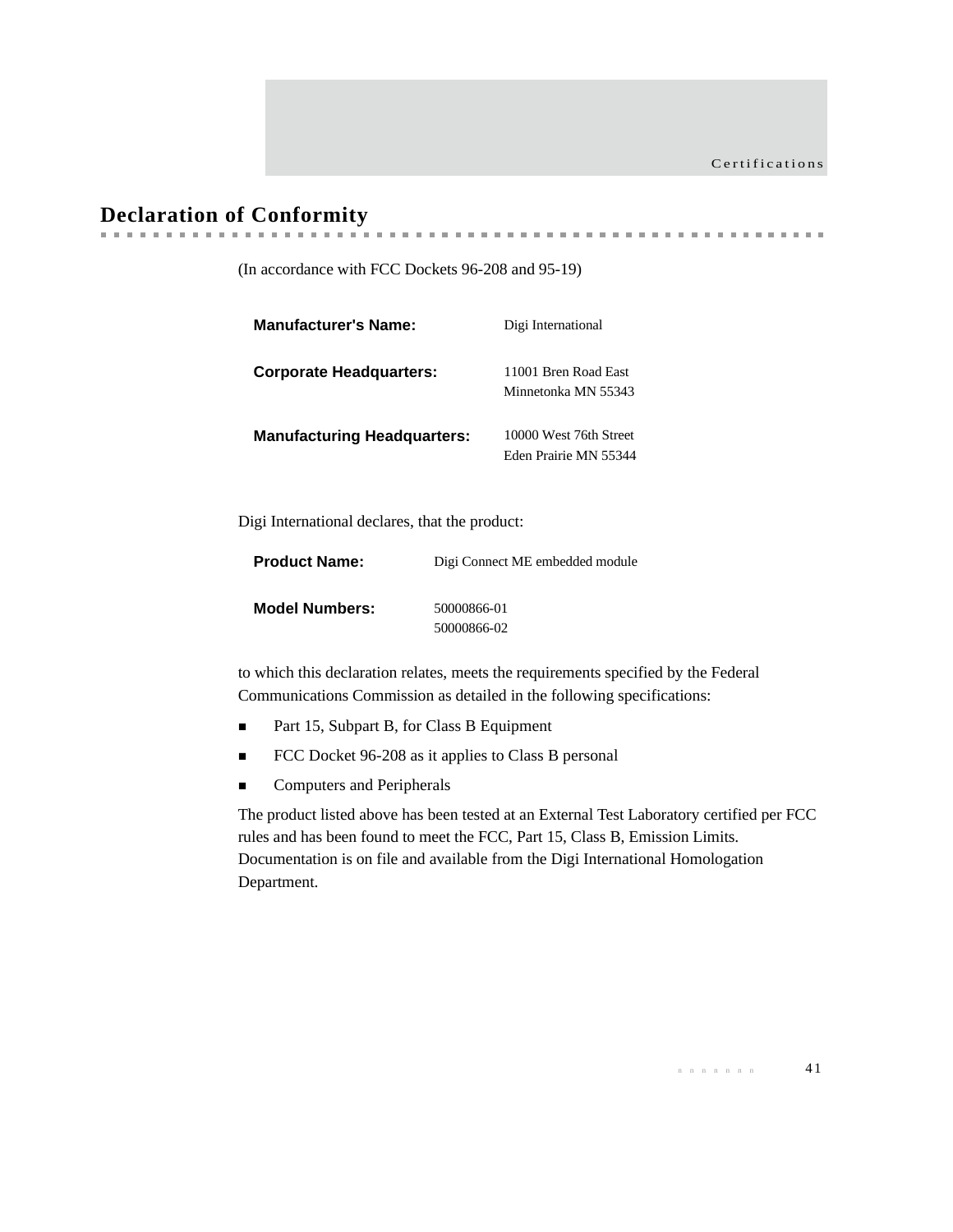# <span id="page-49-0"></span>**International EMC standards**

The Digi Connect ME embedded module meets the following electromagnetic emissions standards:

. . . . . . . . . . . . . . .

 $\mathbf{0}$  ,  $\mathbf{0}$  ,  $\mathbf{0}$ 

- **EN55022: 1998**
- $\blacksquare$  EN55024: 1998
- **I** VCCI
- ! AS 3548

# <span id="page-49-1"></span>**Safety standards**

The Digi Connect ME embedded module meets the following safety standards:

- $\blacksquare$  UL 60950
- $\blacksquare$  CSA 22.2 No. 60950
- **EN60950**